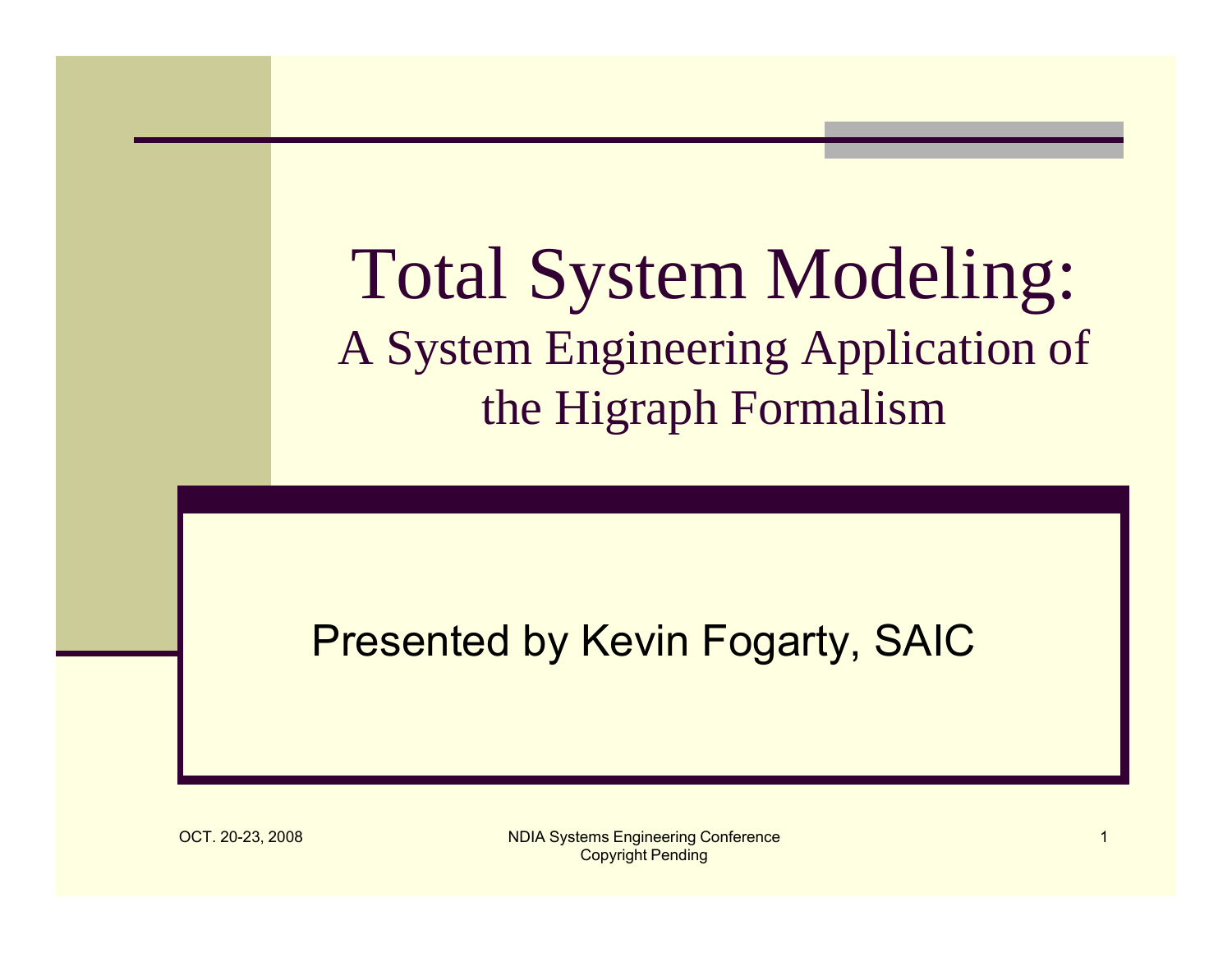# Total System Modeling

**This presentation will examine the concept of** Total System Modeling to promote the development and use of a complete and correct system model that can be used to support the planning, design, integration, deployment, operation, and maintenance of a system.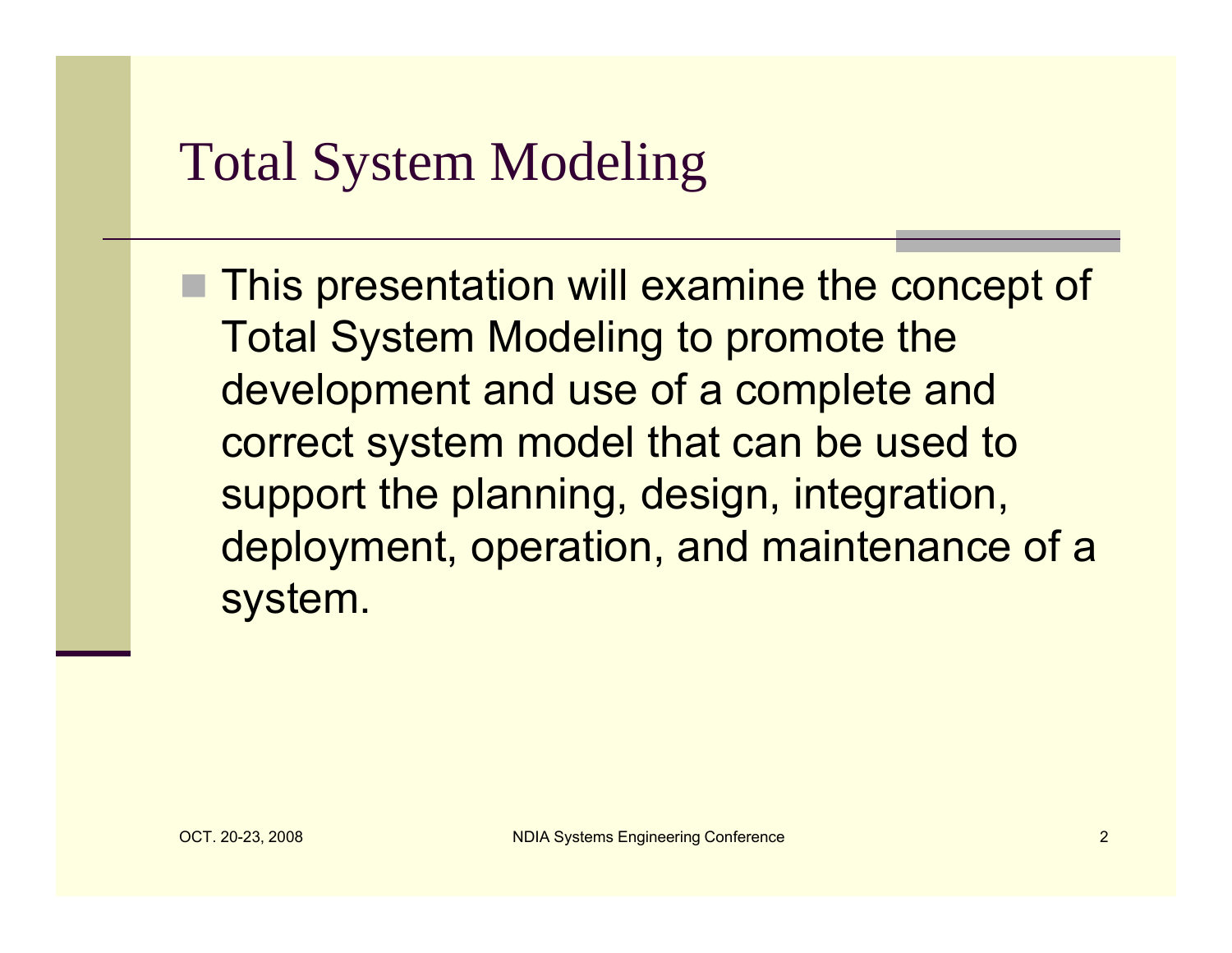## Total System Modeling: Presentation Outline

- **Introduction**
- Systems of Systems
- Current Modeling Tools
- Use of Higraphs for System Modeling
- Practical Implementation of a Higraph-Based Model
- Benefits and Conclusions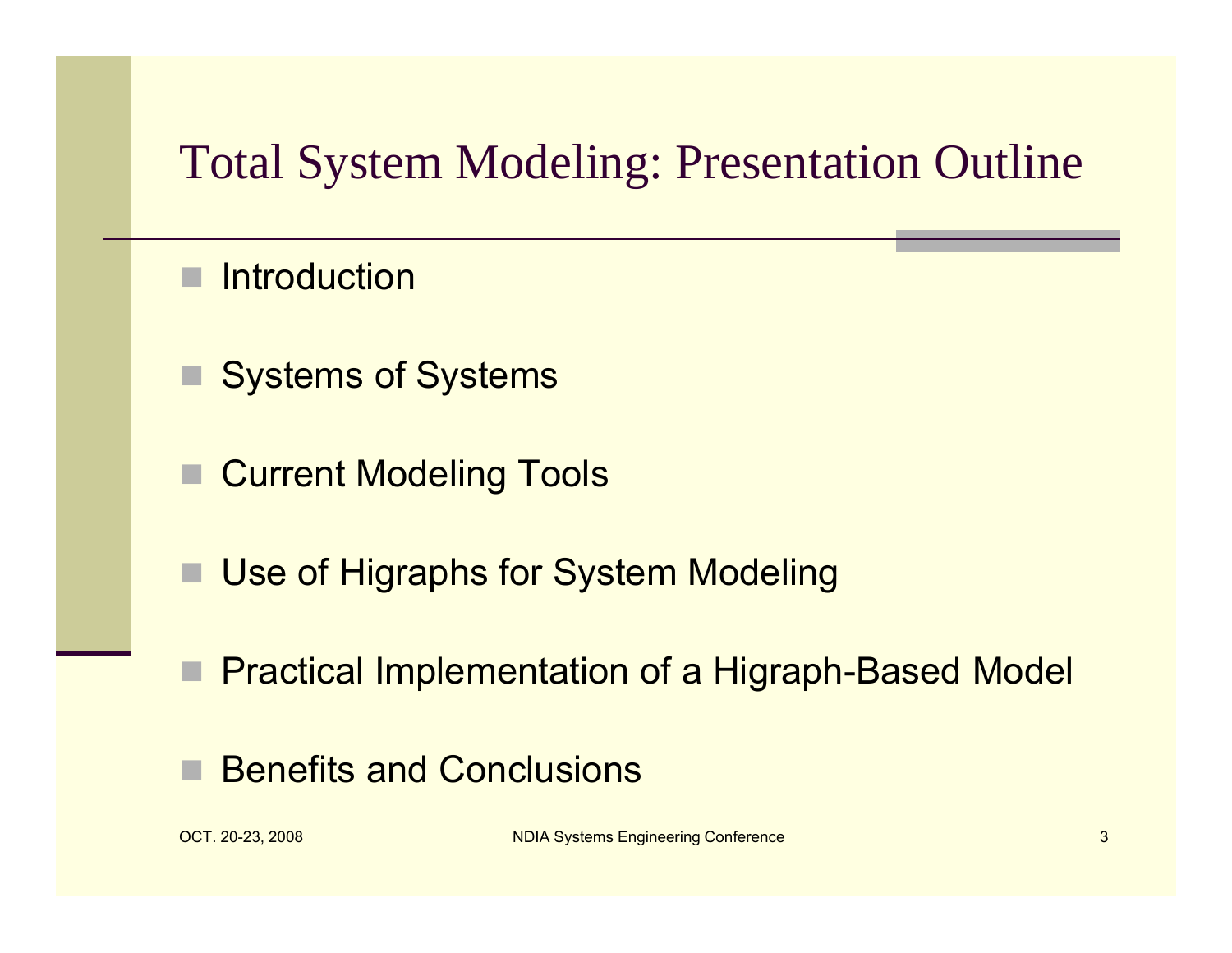#### Total System Modeling: Introduction

#### ■ Kevin Fogarty

- Senior Systems Engineer with SAIC
- Degrees from Virginia Tech and the University of Maryland, College Park
- **Experience supporting the Intelligence Community**
- Specializes in Software Systems Integration
- This presentation is an extension of thesis work and a paper published in the INCOSE Journal: Systems **Engineering** 
	- Co-authored with Dr. Mark Austin, Institute for Systems Research, University of Maryland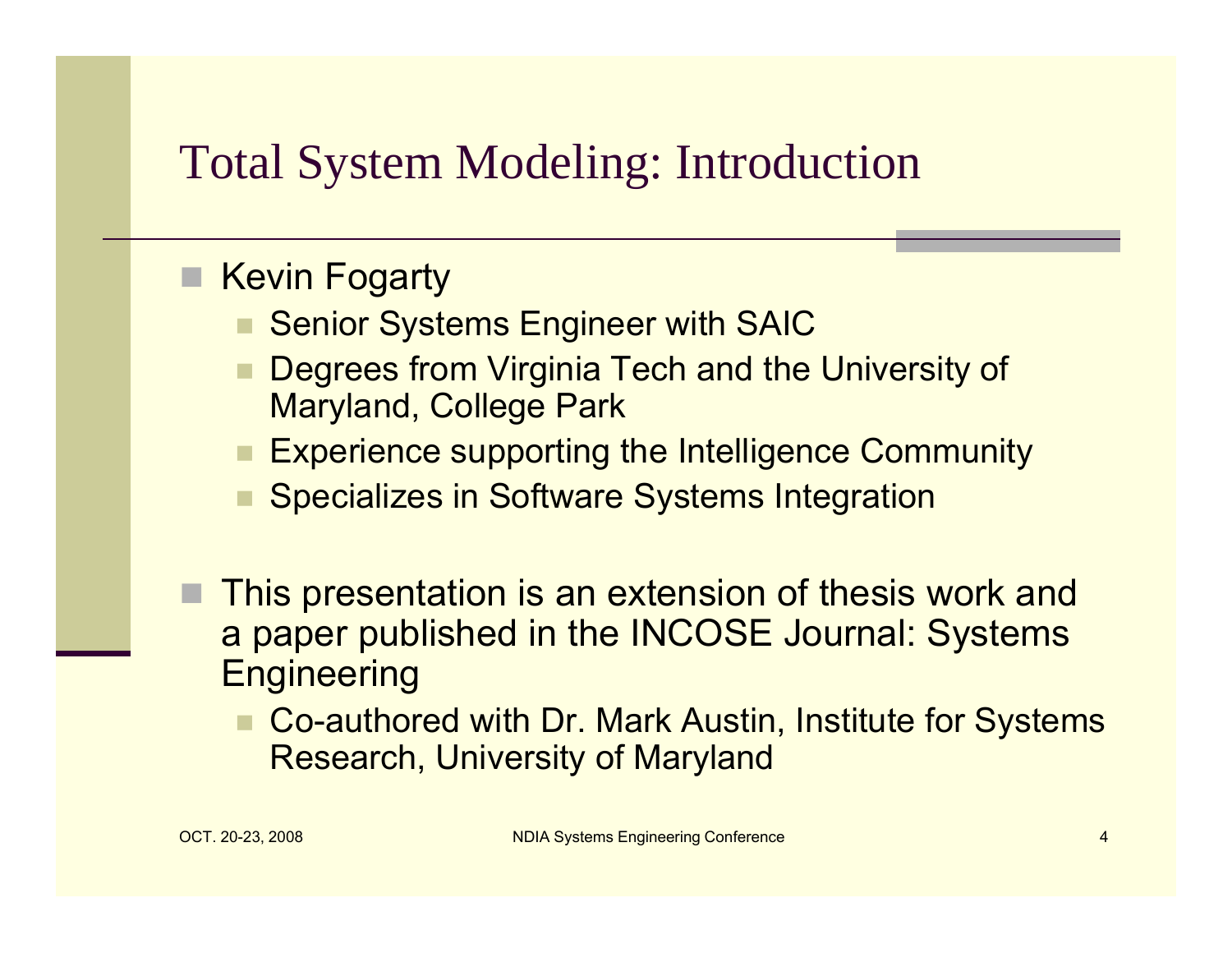#### Total System Modeling: Systems of Systems

- What is "Systems of Systems" (SoS)?
	- "Systems of systems are large scale concurrent and distributed systems that are comprised of complex systems" *[Kotov]*
	- "SoS is a set or arrangement of systems that results when independent and useful systems are integrated into a larger system that delivers unique capabilities" *[Department of Defense-4]*
	- "In relation to joint warfighting, system of systems is concerned with interoperability and synergism of Command, Control, Computers, Communications, and Information (C4I) and Intelligence, Surveillance, and Reconnaissance (ISR) Systems" *[Manthorpe]*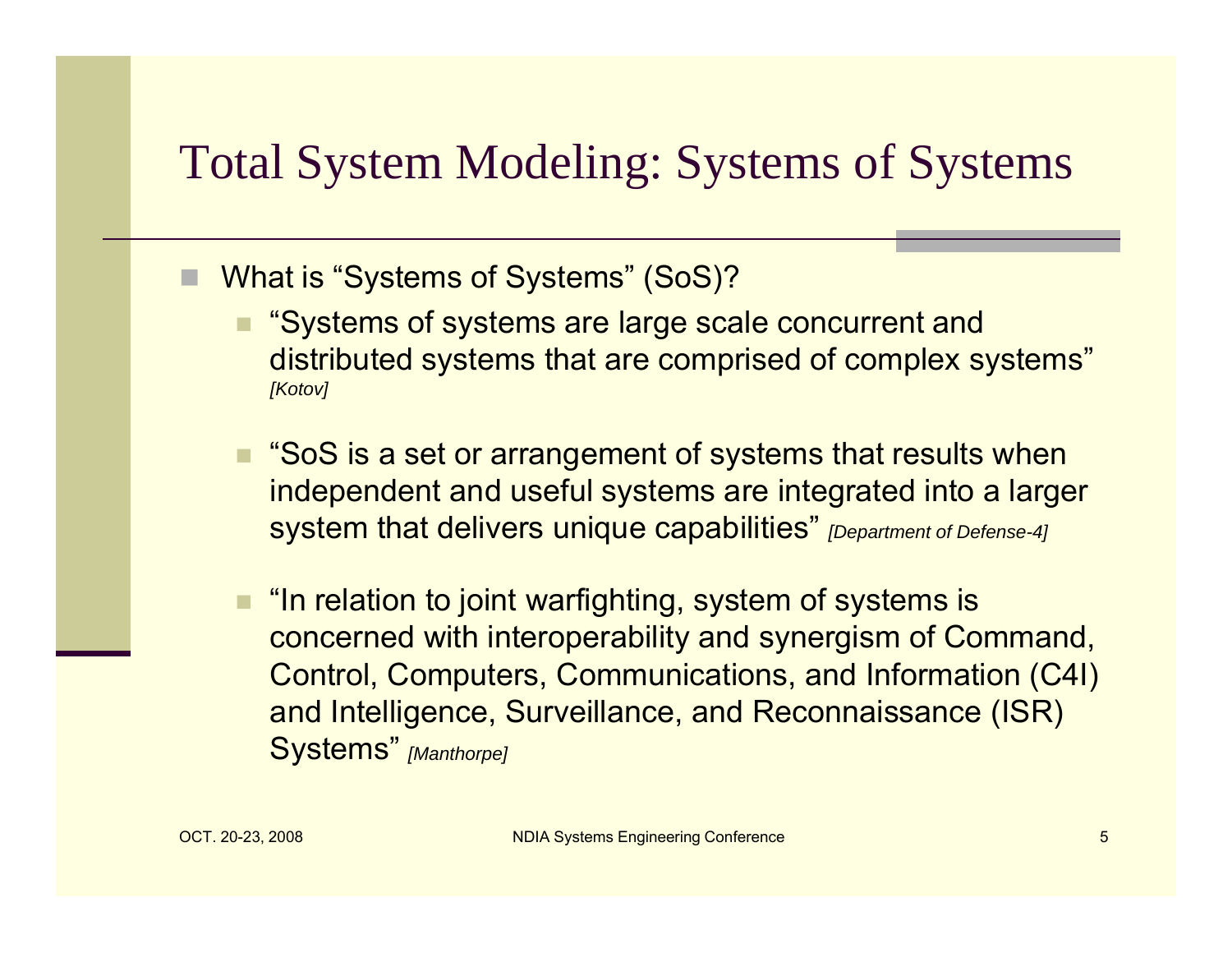#### Total System Modeling: Systems of Systems (Cont'd)

- п Within the Defense Industry:
	- Individual projects are themselves Systems of Systems:
		- Joint Strike Fighter (JSF)
		- KC-X Refueling Tanker
	- Defining the relationships between these two programs is a required System of Systems effort
		- From the basic, "The tanker will work with the JSF, right?"
		- $\mathbf{u}$  To the complex, "What if the KC-X award is protested, and the protest is upheld, and the procurement schedule slips?"
	- Entire programs/policies/initiatives are defined as Systems of **Systems** 
		- **Future Combat Systems**
		- m. Net Centric Warfare, "… generating combat power from the effective linking or networking of the warfighting enterprise …" *[Department of Defense-3]*
		- Net Centric Operations, "… generates increased combat power by networking sensors, decision makers, and shooters …" *[Alberts]*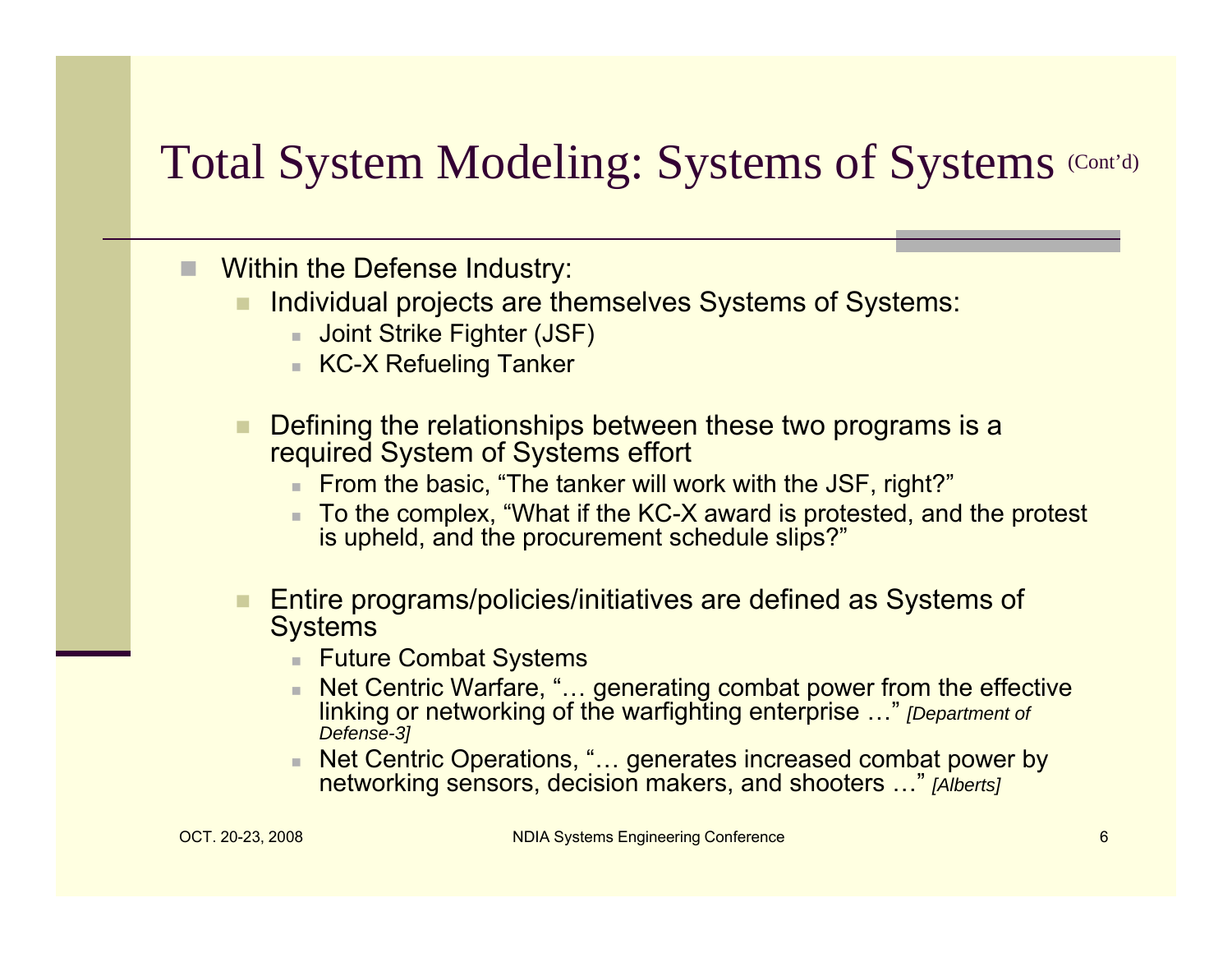#### Total System Modeling: Systems of Systems (Cont'd)

- As Systems Engineers we require a method to model these Systems of Systems—success depends on it!
- $\blacksquare$  The model should be useful in <u>all</u> phases of the system lifecycle
	- $\blacksquare$  From the usual requirements, design, integration, deployment, operations, and maintenance models,
	- To the budget, schedule, and staffing models,
	- To models of external dependencies such as technical domain rules, legislative realities, and modern political situations
- And all of these models need to be connected to form a Total System Model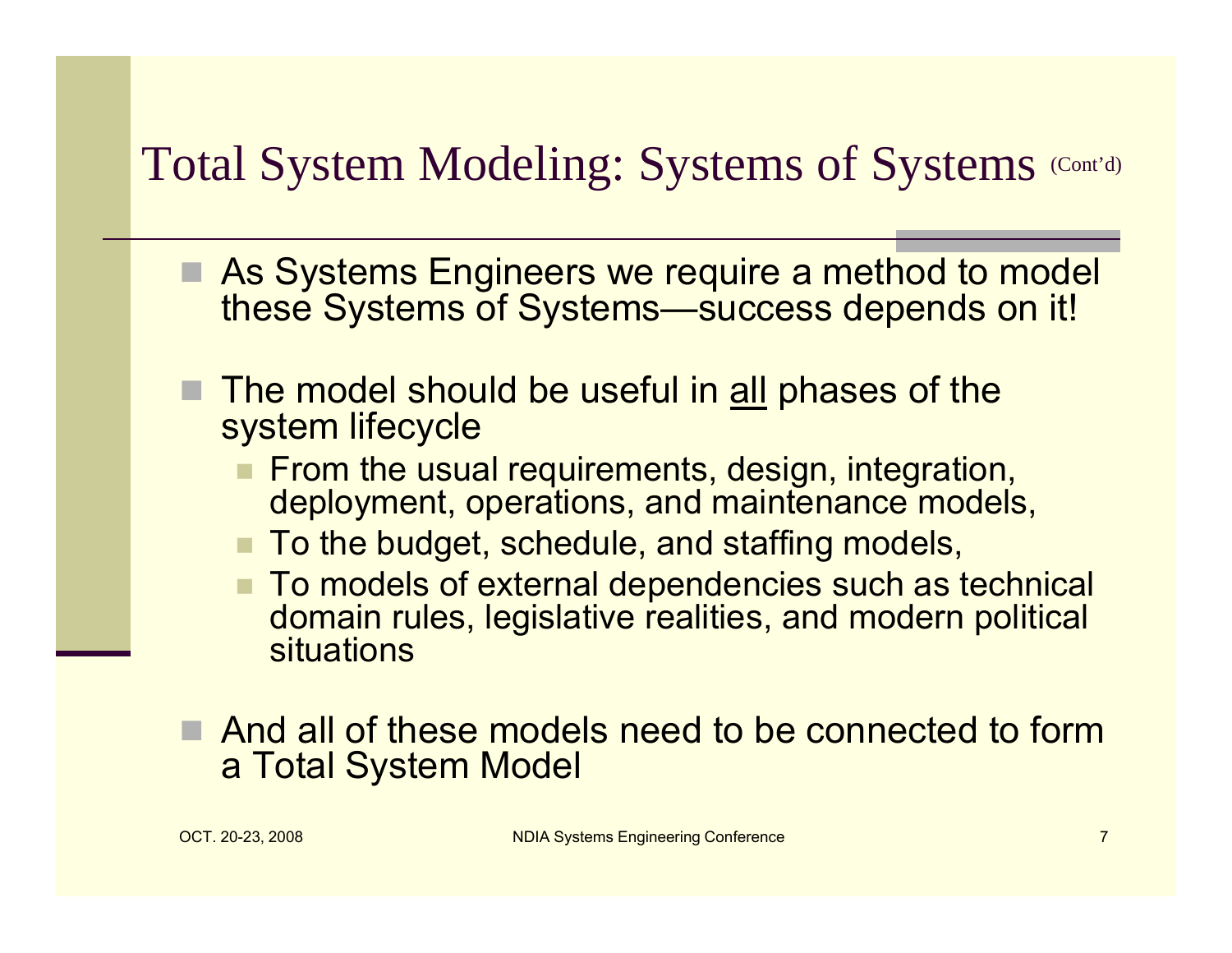#### UML

- "The objective of UML is to provide system architects, software engineers, and software developers with tools for analysis, design, and implementation of software based systems as well as for modeling business and similar processes." *[The Object Management Group]*
- A frequent criticism is that UML focuses too much on (software) system design
	- At a minimum, there is a need for better requirements modeling, as shown in *[Leitler]*
	- There is also a weakness in supporting lifecycle modeling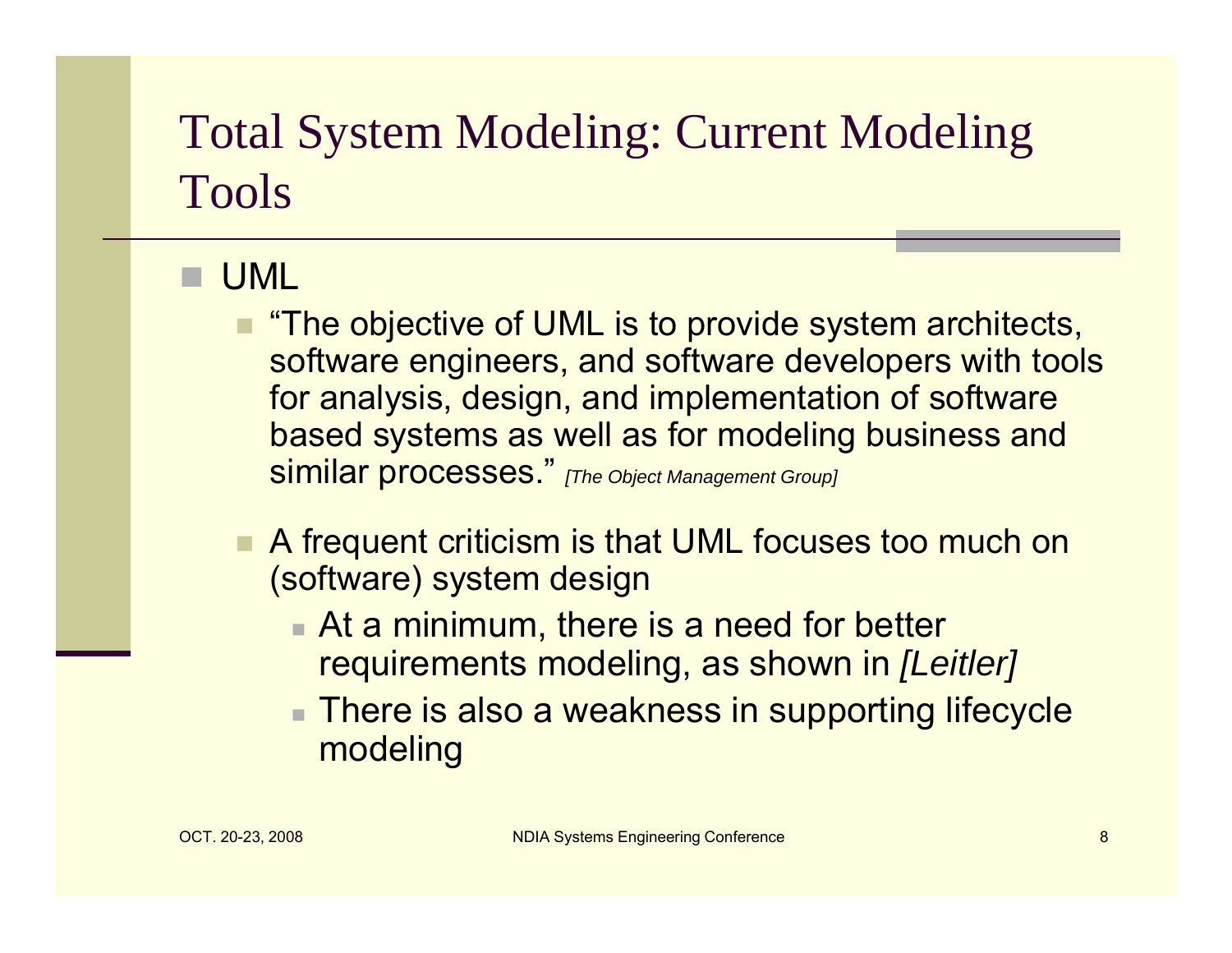- SysML
	- "SysML supports the specification, analysis, design, and verification and validation of a broad range of complex systems." *[SysML Partners]*
	- With SysML, there is support for connectivity between diagrams, and weak definition for hierarchy with the <<allocate>> tag *[Fogarty-5]*
	- UML and SysML do an increasingly better job of modeling systems, but not necessarily Systems of **Systems**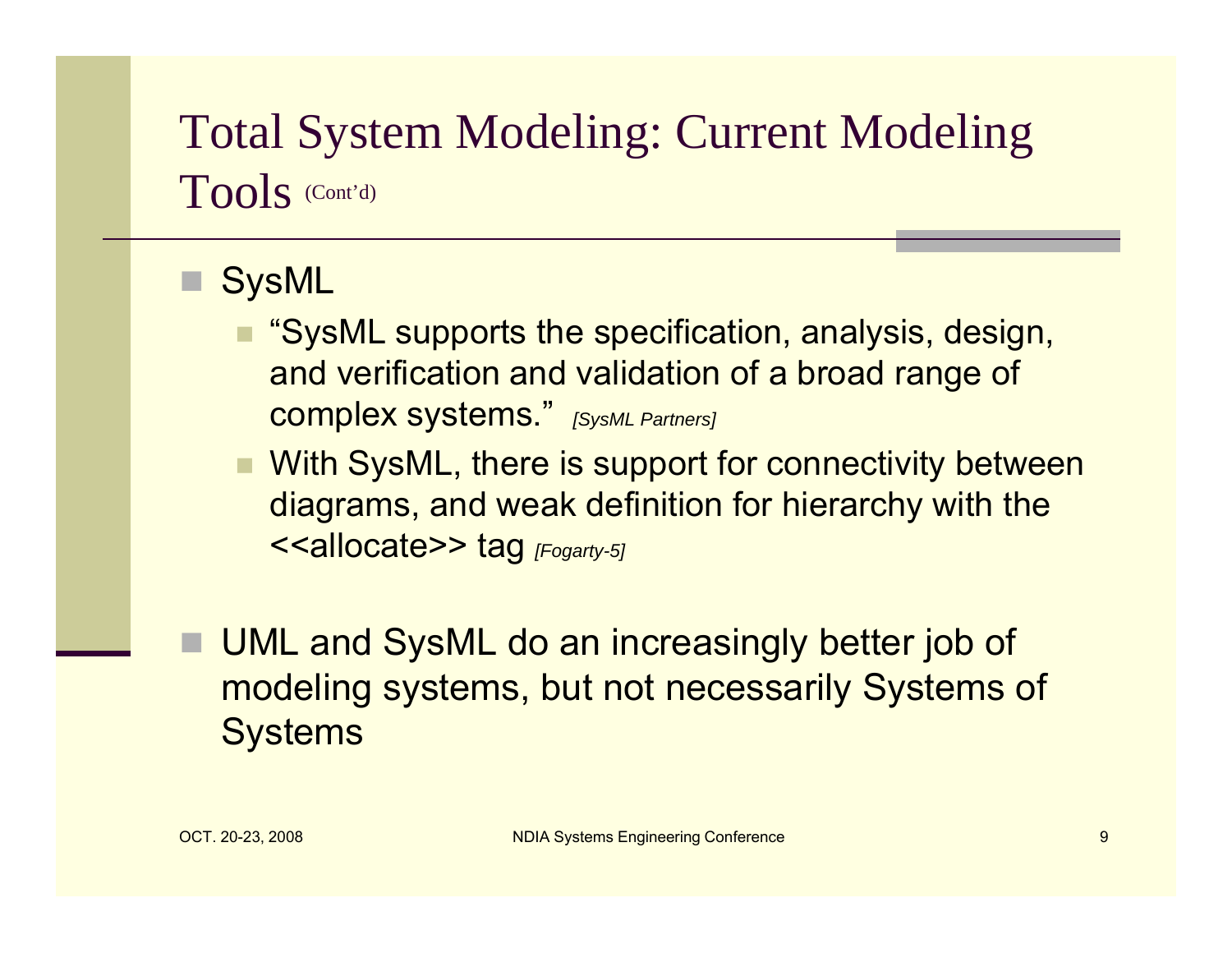#### DODAF

- "The DoDAF provides the guidance and rules for developing, representing, and understanding architectures based on a common denominator across DoD, Joint, and multinational boundaries." *[Department of Defense-3]*
- As such, it improves the connectivity issues seen in UML and SysML by providing a real framework to model Systems of Systems
	- Allows for Integrated and Federated architectures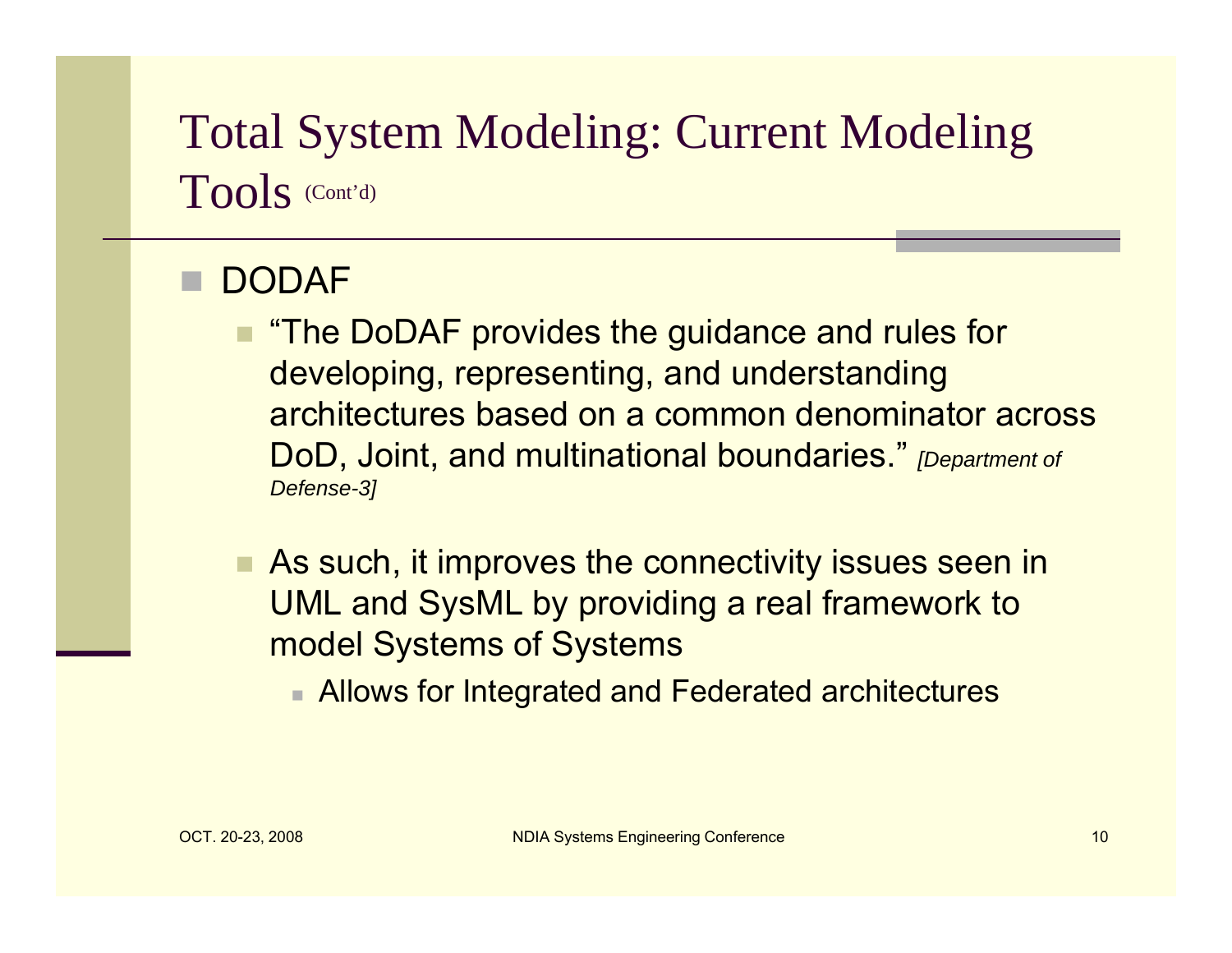#### DODAF Considerations

- Critiques have been raised regarding non-specification of standard modeling notations and its impediment to "architecture coordination across programs" *[Department of Defense-2]*
	- UML, IDEF/IDEF1X, pure data repositories (databases), freeform documents (diagrams, pictures) may represent a view
- *[Richards]* cites the practical limitations of using DODAF where a "companion architecture development process" is not specified, and contractors often treat DODAF models as "contract deliverable as opposed to a central communications tool in the design process"
	- "The U.S. Army Future Combat System's architecture requires interoperability of 1,540 systems, 10,000 DoDAF work products, and 800,000 information exchanges" *[Jain]*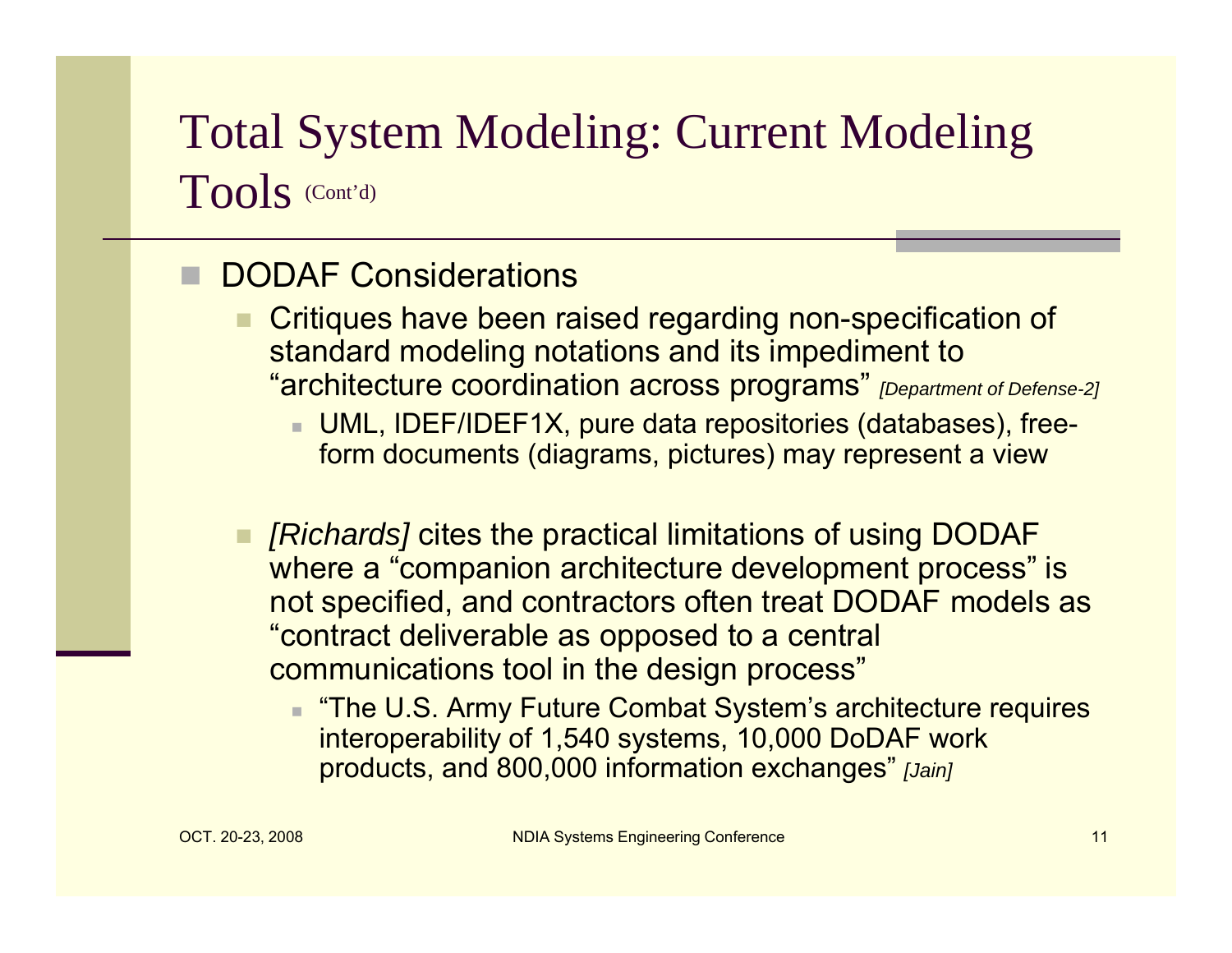- П What we really need is a way to link modeling languages and frameworks because:
	- No language or framework will ever be universally used
	- All of our current modeling tools and frameworks will continue to evolve… and will likely be replaced!
		- *C4ISR Architecture Framework v1.0, 7 June 1996*
		- *C4ISR Architecture Framework v2.0, 18 December 1997*
		- *DoD Architecture Framework v1.0, 30 August 2003*
		- *DoD Architecture Framework v1.5, 23 April 2007*
		- *DoD Architecture Framework v2.0, TBD*
	- Our current modeling tools and frameworks could be considered "complex"
		- UML 2.1.2 Superstructure: 738 pages
		- SysML 1.0:\_258 pages
		- DODAF 1.5, Volumes I-III: 553 pages
	- **We need to link current models, legacy models, and unique data repositories, and we must be able to adjust and customize our Total System Modeling framework to support lifecycle system engineering activities for a System of Systems**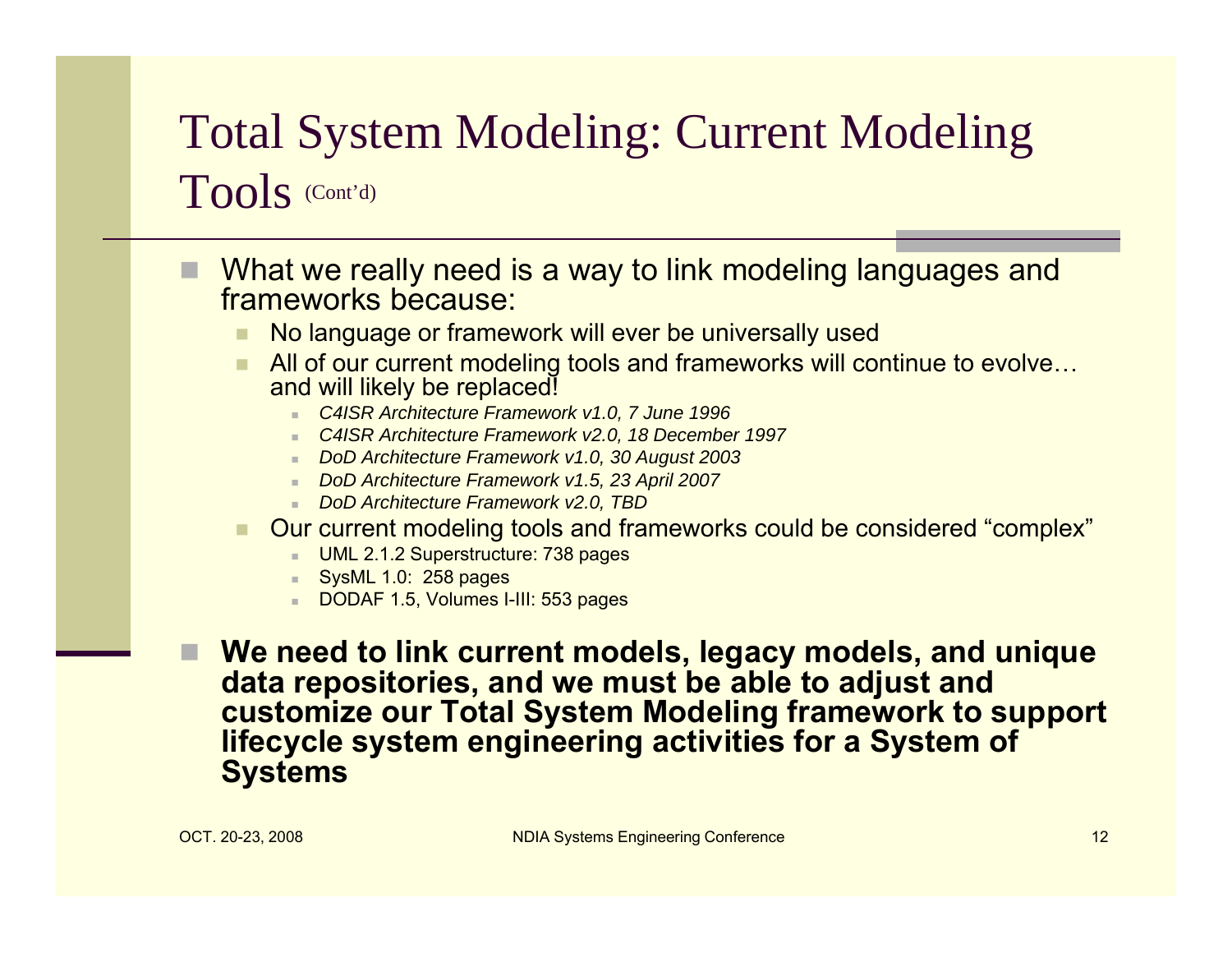A Higraph is a mathematical graph that combines depth and orthogonality:

*Higraph = Graph + Depth + Orthogonality [Harel]*

- A Higraph can be defined by: *[Harel]*
	- B is the set of blobs [nodes], b, that make up a higraph
	- $\blacksquare\,$  E is the set of edges, e, that make up a higraph
	- ρ is the hierarchy function
	- Π is the orthogonality (or partitioning) function
	- The quadruple (B, E, ρ, Π) defines a higraph, H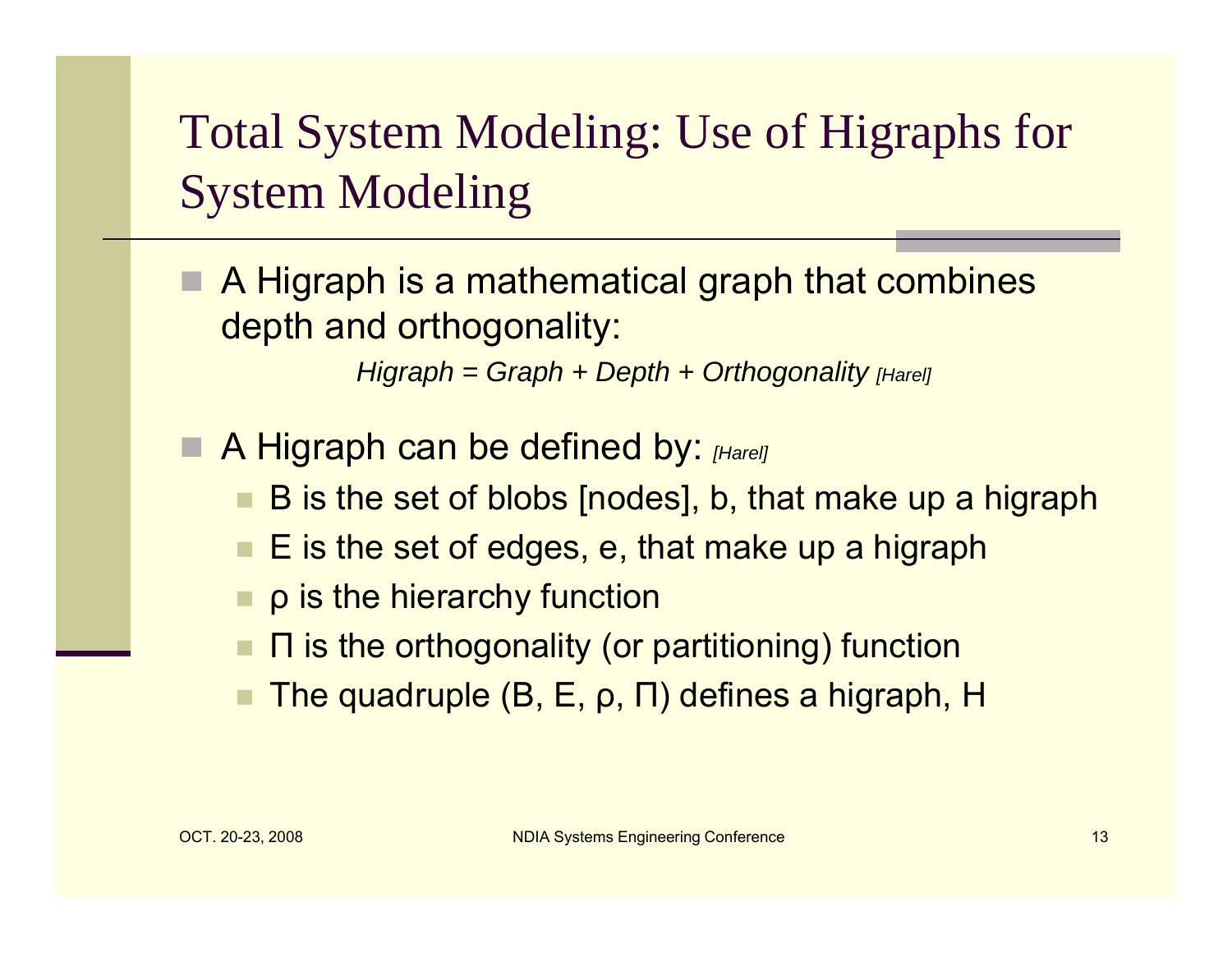■ An example from [Harel] is shown below:

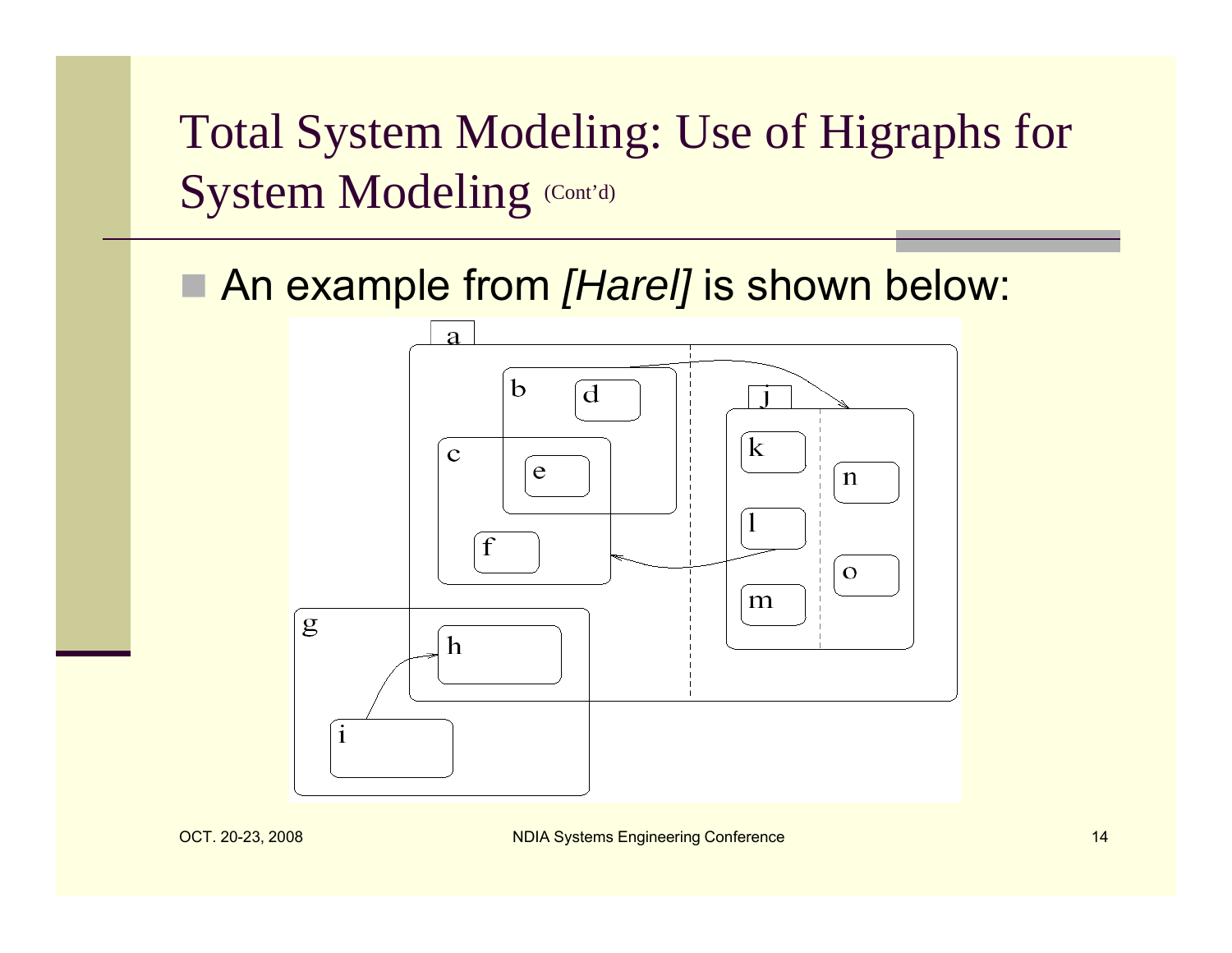| $\Box$ |   | The mathematical definition of that Higraph:<br>$B = \{a, b, c, d, e, f, g, h, i, j, k, l, m, n, o\}$                                                                                                                                                                                                                                                               |
|--------|---|---------------------------------------------------------------------------------------------------------------------------------------------------------------------------------------------------------------------------------------------------------------------------------------------------------------------------------------------------------------------|
|        | п | $E = \{(i, h), (b, j), (l, c)\}\$<br>$e(I, c) = \{(I, f), (I, e)\}$<br>a con                                                                                                                                                                                                                                                                                        |
|        | п | $\rho(H) = \sum \rho(b \epsilon B)$<br>$p(a) = \{b, c, h, j\}$<br>$\rho(b) = \{d, e\}$<br>$\rho(c) = \{e, f\}$<br>×.<br><b>p</b> (g) = {h, i}<br>$\rho(i) = \{k, l, m, n, o\}$<br>×.<br>$\rho(d) = \rho(e) = \rho(f) = \rho(h) = \rho(i) = \rho(k) = \rho(l) = \rho(m) = \rho(n) = \rho(o) = 0$<br>$\blacksquare$                                                   |
|        | П | $\Pi(H) = \Sigma \pi_n(b \epsilon B)$<br>$\pi_1(a) = \{b, c, h\}$<br>$\pi_2(a) = \{j\}$<br>×.<br>$\pi_1(j) = \{k, l, n\}$<br>$\blacksquare$<br>$\pi_2(j) = \{n, o\}$<br>$\blacksquare$<br>$\pi_1(b) = \pi_1(c) = \pi_1(d) = \pi_1(e) = \pi_1(f) = \pi_1(g) = \pi_1(h) = \pi_1(i) = \pi_1(k) = \pi_1(l) = \pi_1(m) =$<br>$\blacksquare$<br>$\pi_1(n) = \pi_1(o) = 0$ |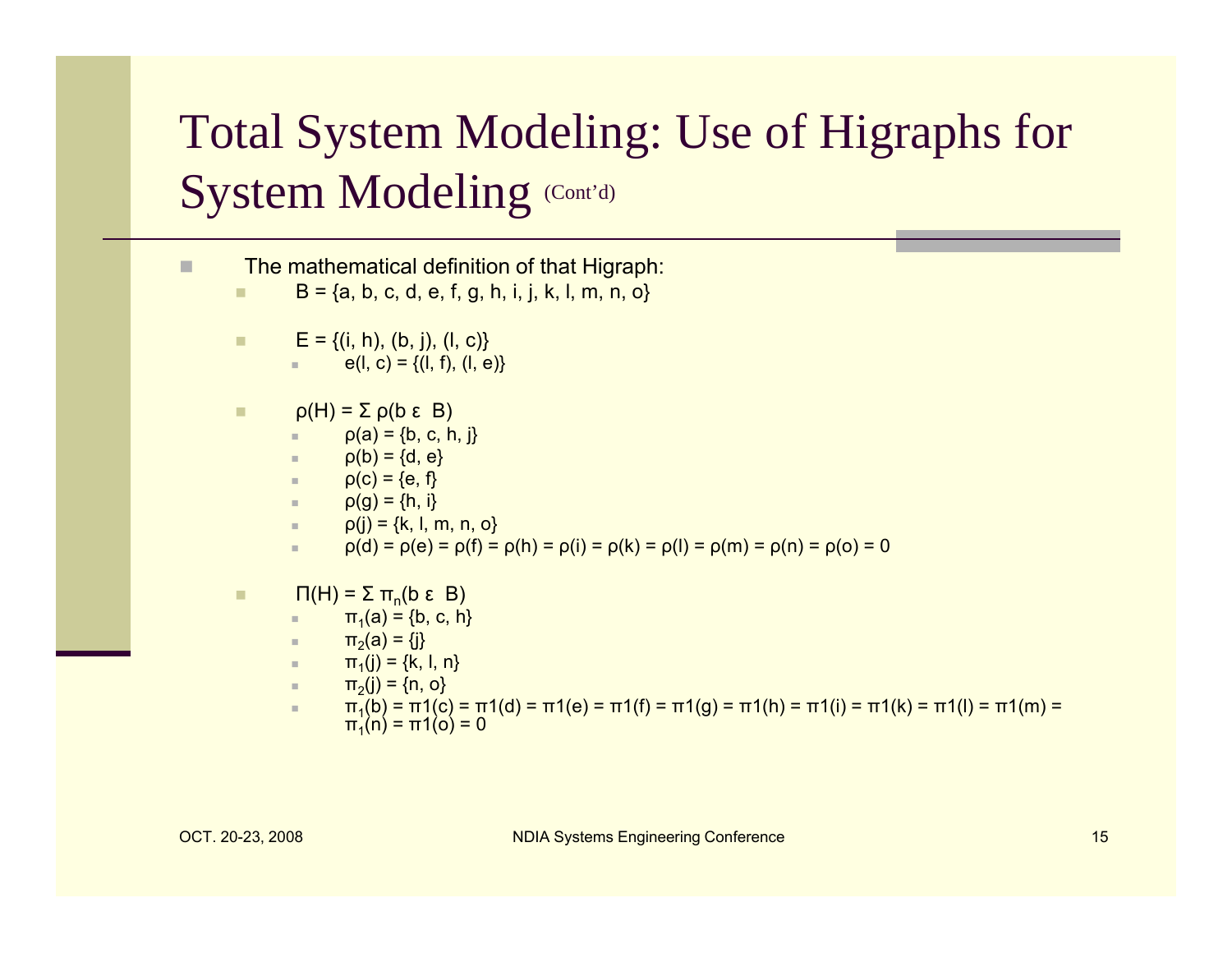П In *[Fogarty-5]* and *[Fogarty-6],* we showed how Higraphs could theoretically be used as a system modeling language

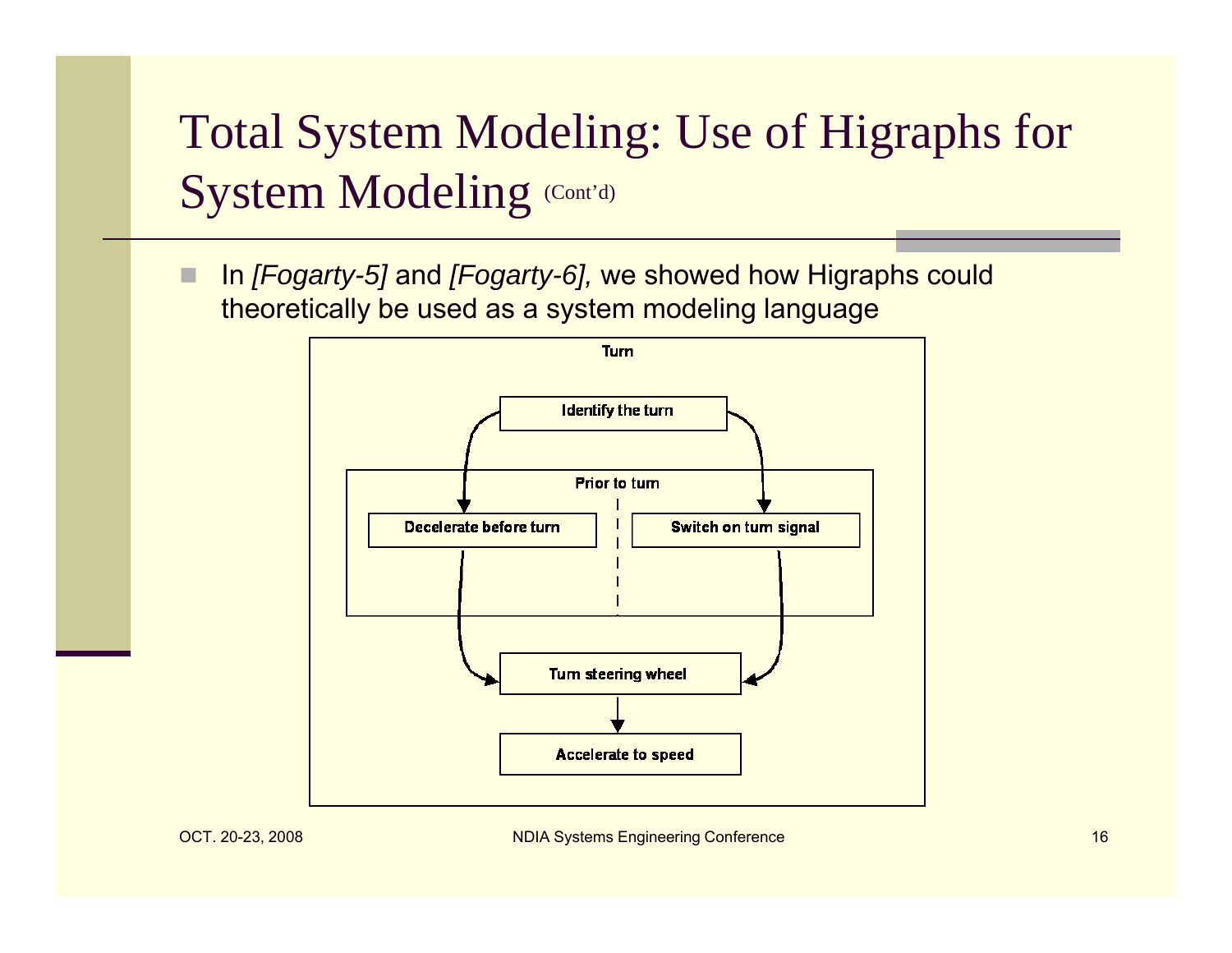П "Component" models could be linked to show a system model…

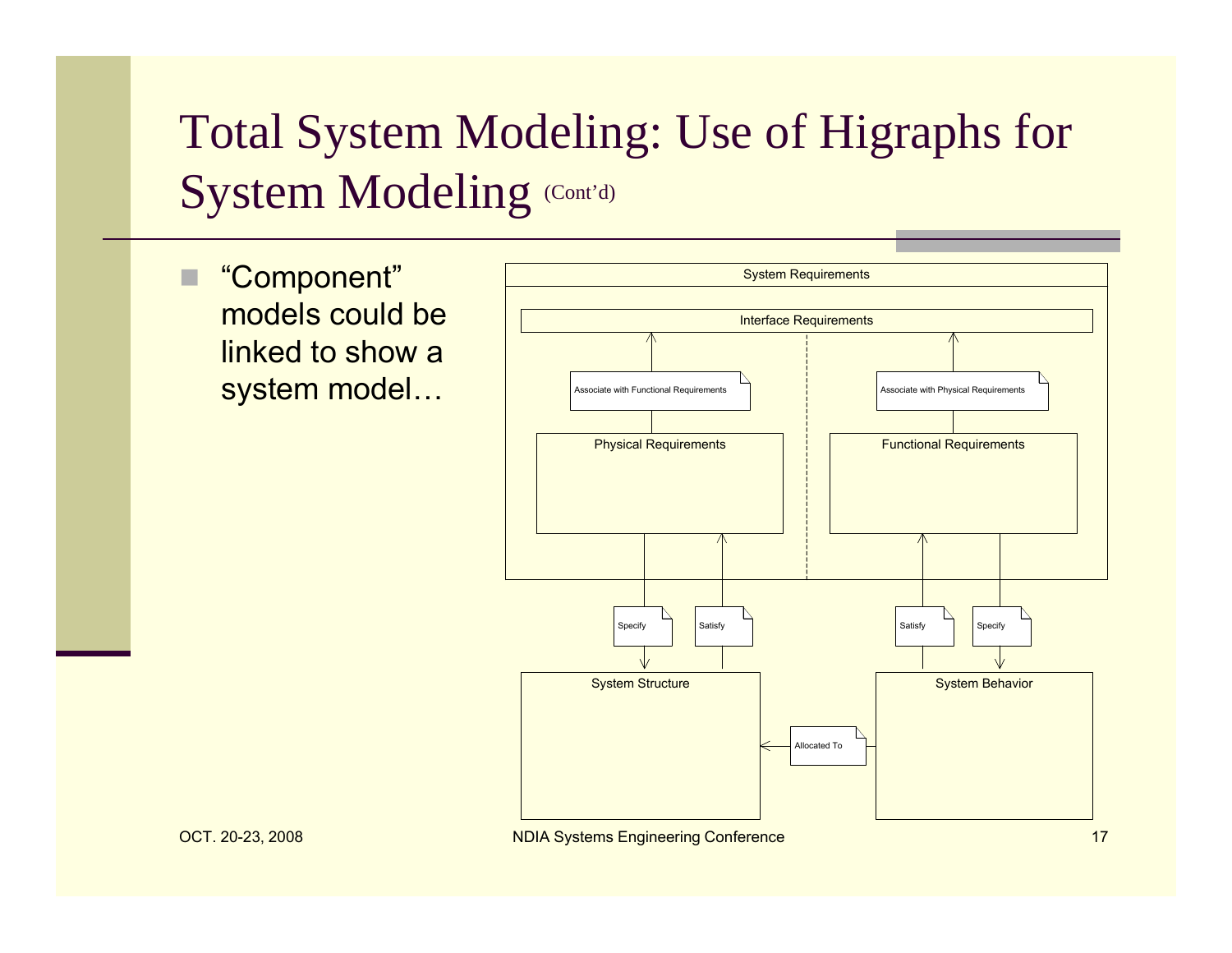$\Box$  …given rules for nodes…

#### **B is the set of blobs [nodes]**

- ш E is the set of edges
- п ρ is the hierarchy function
- ш Π is the orthogonality (or partitioning) function
- п The quadruple (B, E, ρ, Π) defines a higraph, H

| Area             | <b>Higraph Nodes (B)</b>            | <b>Symbol</b>  |
|------------------|-------------------------------------|----------------|
| Requirements     |                                     |                |
|                  | Requirements Higraph                | $B_1$          |
|                  | Structure Requirements Higraph      | $B_{1-1}$      |
|                  | <b>Requirement Number</b>           | $B_{1-1-1}$    |
|                  | Requirement Area                    | $B_{1-1-2}$    |
|                  | Requirement Type                    | $B_{1-1-3}$    |
|                  | Requirement Text                    | $B_{1-1-4}$    |
|                  | Requirement Owner                   | $B_{1-1-5}$    |
|                  | Behavior Requirements Higraph       | $B_{1-2}$      |
|                  | <b>Use Cases</b>                    | $B_{1-2-1}$    |
|                  | Actors                              | $B_{1-2-1-1}$  |
|                  | <b>System Behavior Requirements</b> | $B_{1-2-1-2}$  |
| <b>Structure</b> |                                     |                |
|                  | Structure Higraph                   | B <sub>2</sub> |
|                  | Components                          | $B_{2-1}$      |
|                  | Attributes                          | $B_{2-1-1}$    |
|                  | Functions                           | $B_{2-1-2}$    |
|                  | Instances                           | $B_{2-2}$      |
|                  |                                     |                |
| Behavior         |                                     |                |
|                  | Behavior Higraph                    | $B_3$          |
|                  | <b>System States</b>                | $B_{3-1}$      |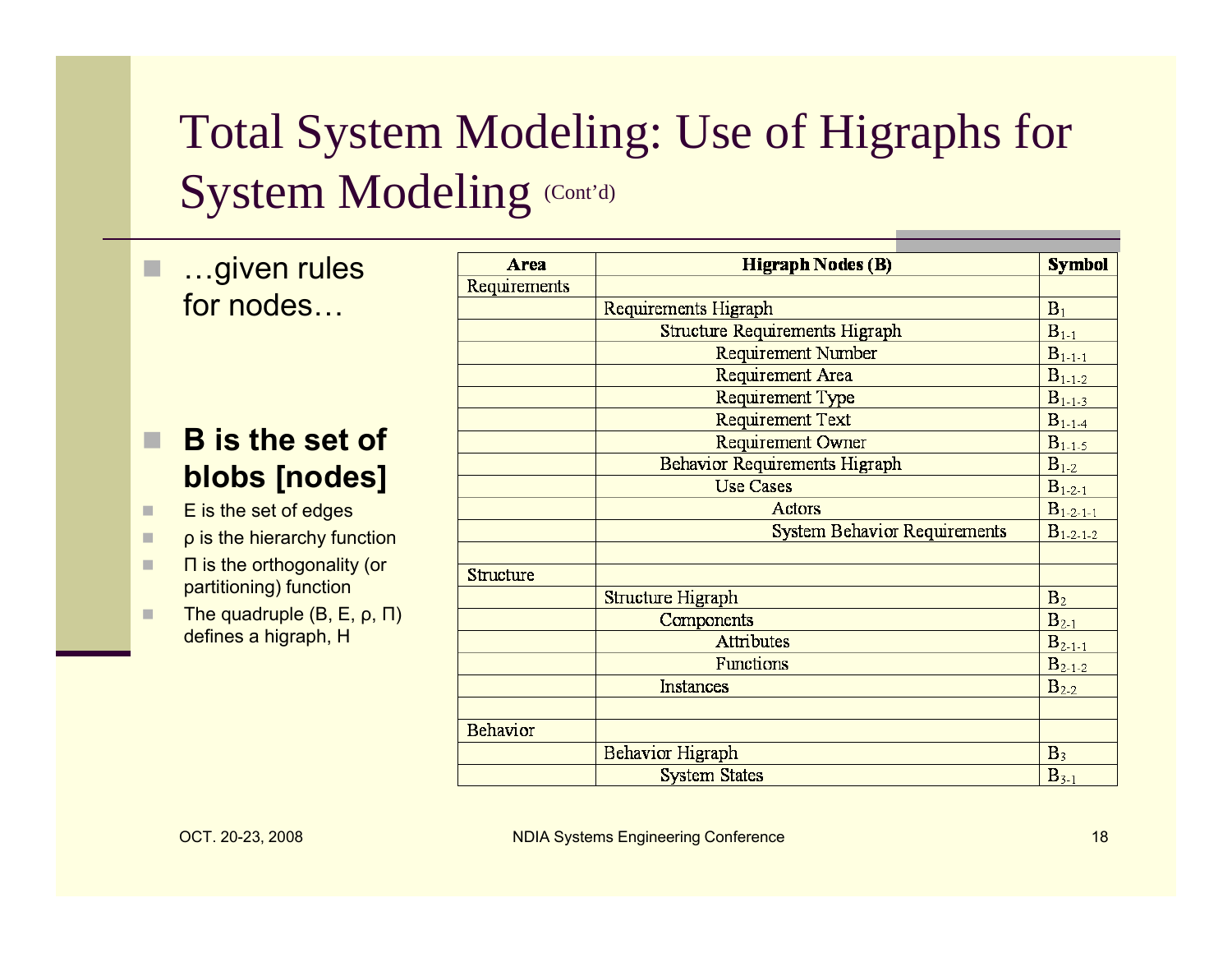$\Box$ …edges…

- ш B is the set of blobs [nodes]
- **E is the set of edges**
- П ρ is the hierarchy function
- п Π is the orthogonality (or partitioning) function
- ш The quadruple (B, E, ρ, Π) defines a higraph, H

| Area             | <b>Higraph Edges (E)</b>                         | <b>Symbol</b>  |
|------------------|--------------------------------------------------|----------------|
| Requirements     |                                                  |                |
|                  | Allocation of a User to a Behavior               | $E_1$          |
|                  |                                                  |                |
| <b>Structure</b> |                                                  |                |
|                  | Inheritance                                      | E <sub>2</sub> |
|                  | <b>Multiplicity Association</b>                  | $E_3$          |
| Behavior         |                                                  |                |
|                  | <b>State Transition</b>                          | $E_4$          |
|                  |                                                  |                |
| System Level     |                                                  |                |
|                  | Assignment                                       | E <sub>5</sub> |
|                  | Assignment of a Structure Requirement to a       | $E_{5-1}$      |
|                  | <b>Component Attribute</b>                       |                |
|                  | Assignment of a Behavior requirement to a Use    | $E_{5-2}$      |
|                  | Case                                             |                |
|                  | Assignment of a Use Case to a System State       | $E_{5-3}$      |
|                  | Assignment of a State Transition to a Component  | $E_{5-4}$      |
|                  | Function                                         |                |
|                  | Satisfaction of a Domain Requirement by a System | $E_6$          |
|                  | Requirement                                      |                |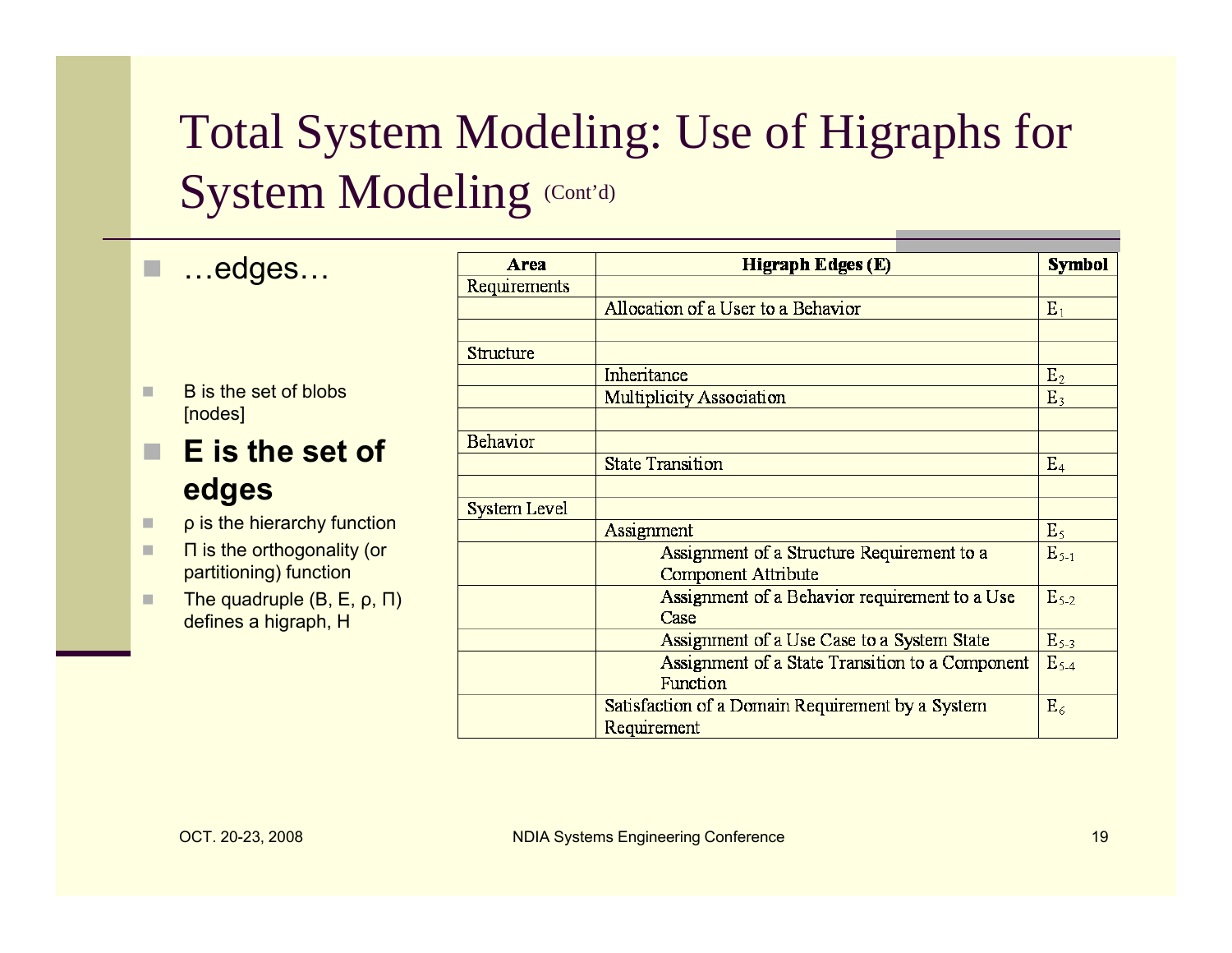- п …hierarchies, and orthogonality
- п B is the set of blobs [nodes]
- п E is the set of edges

#### н **ρ is the hierarchy function**

- П **Π is the orthogonality (or partitioning) function**
- п The quadruple (B, E, ρ, Π) defines a higraph, H

| <b>Area</b>      | Higraph Hierarchy $(\rho)$                 | <b>Symbol</b>  |
|------------------|--------------------------------------------|----------------|
| Requirements     |                                            |                |
|                  | Requirements Hierarchy                     | $p_1$          |
|                  | Use Case Hierarchy                         | p <sub>2</sub> |
|                  |                                            |                |
| <b>Structure</b> |                                            |                |
|                  | Association of Attributes with a Component | $p_3$          |
|                  | Association of Functions with a Component  | $\mathsf{p}_4$ |
|                  |                                            |                |
| Behavior         |                                            |                |
|                  | Behavior Hierarchy (States/Substates)      | p.             |

| Area         | Higraph Orthogonality $(\Pi)$             | <b>Symbol</b>  |
|--------------|-------------------------------------------|----------------|
| Requirements |                                           |                |
|              | Requirements Domain                       | 1 <sub>1</sub> |
|              |                                           |                |
| Structure    |                                           |                |
|              | Hardware Component or Software Component  | $\Pi_2$        |
|              | Component Attribute or Component Function | l I3           |
|              |                                           |                |
| Behavior     |                                           |                |
|              | Allowed Concurrent Behavior               | l L            |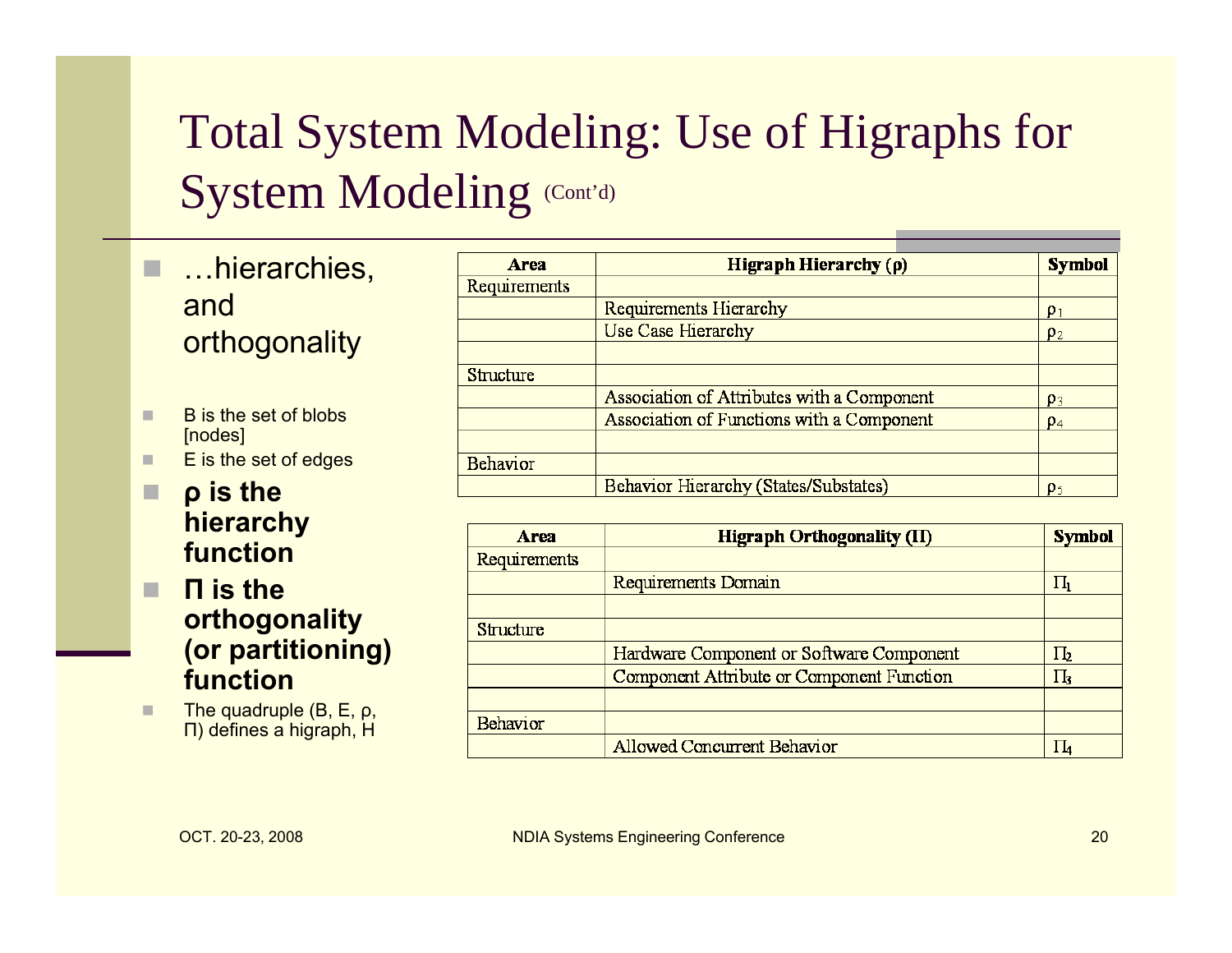

and we know the set of all edges that link requirements and attributes *(E<sub>5-1</sub>)*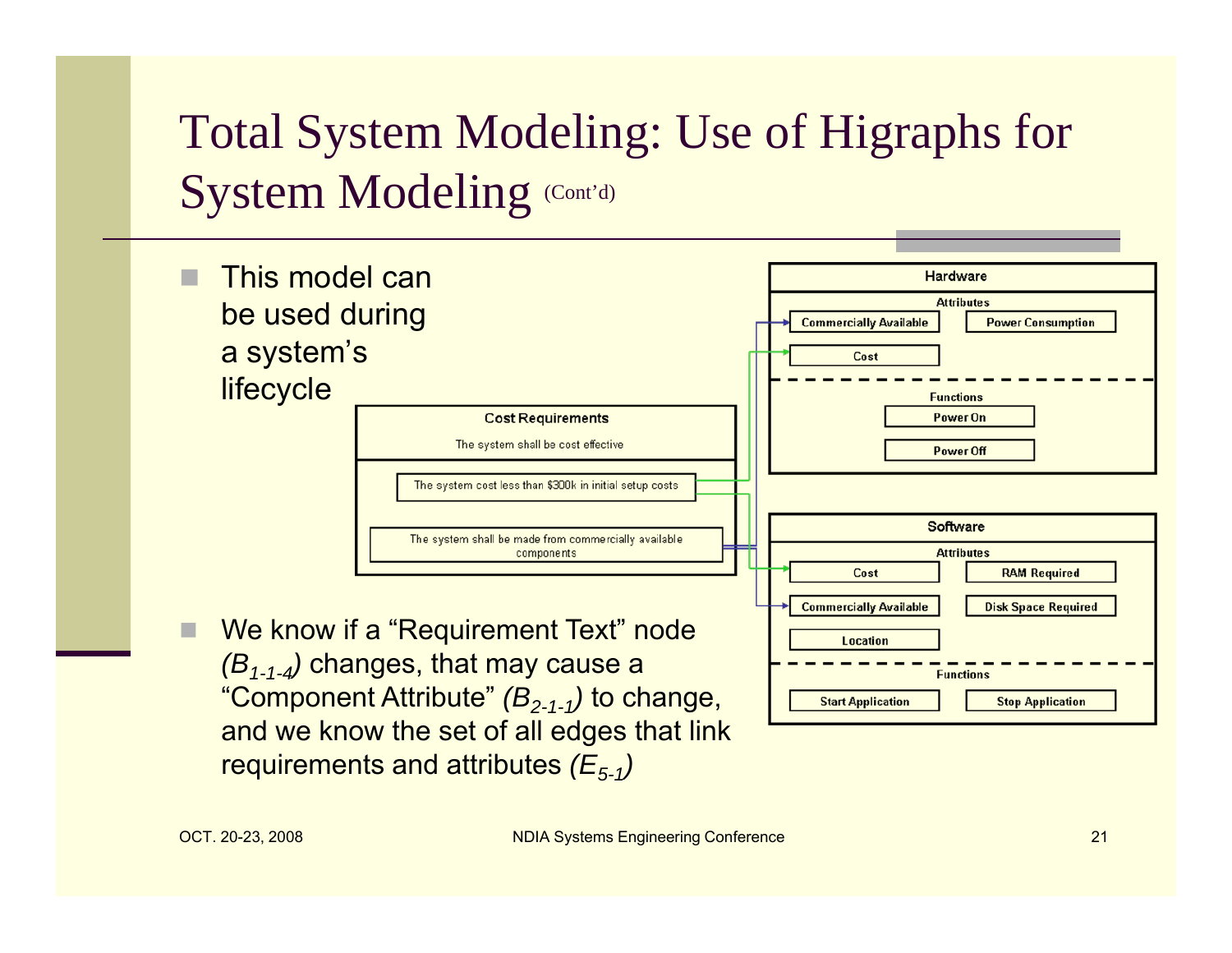- But an even better use for Higraphs might be as a modeling language used to define and connect Systems of Systems
	- $\blacksquare$  Each system utilizes its own modeling method
	- Higraph nodes become those models, or components/views from those models
		- $\blacksquare$  Edges are used to show relationships between the models
		- Nodes can be arranged in a hierarchy (implying inheritance and traceability)
		- П Orthogonality can be used to show time/schedule dependencies (among others)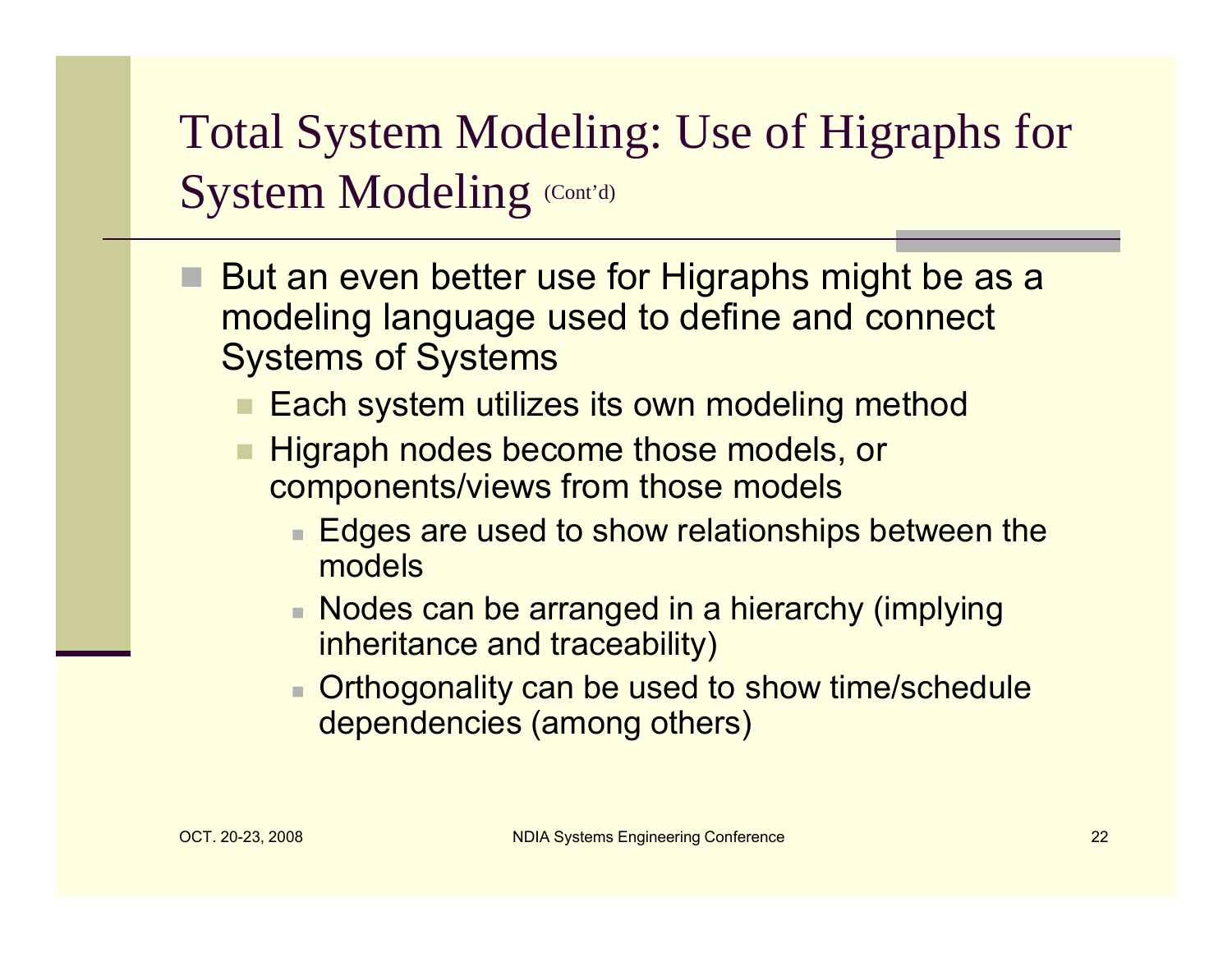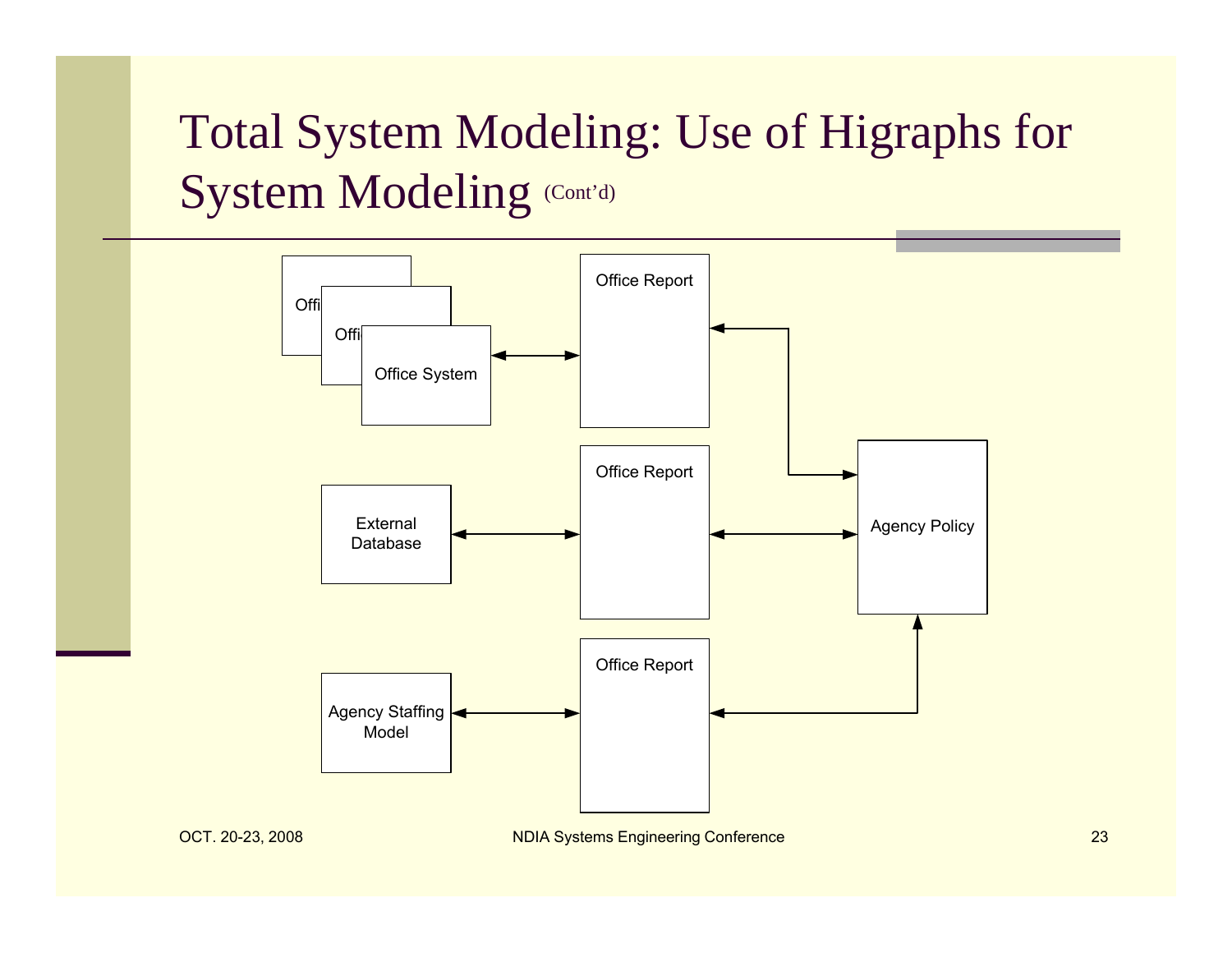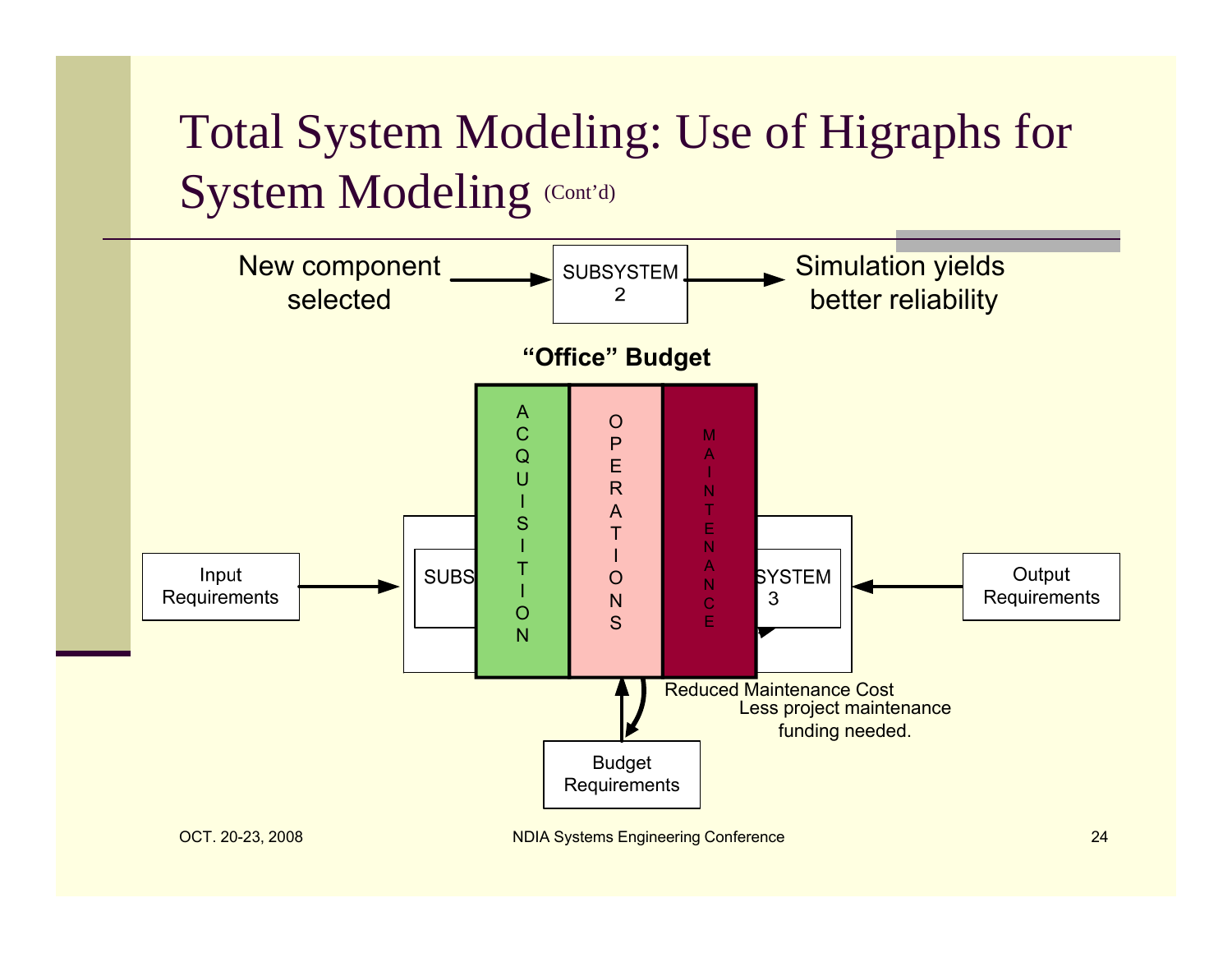- Each "project" documents all external (input and output) interfaces and dependencies related to that project in a format that could be imported into a higraph-based tool. Examples include:
	- Technical: HW Platform, SW Interface, Network Interface
	- Schedule: Delivery Dates, Test Cycles
	- Budget: Labor \$\$, Material \$\$, O&M \$\$, Funding Source
- Verified/validated at an "office" level
	- These dependencies get "rolled-up" and combined with models from other projects/programs/offices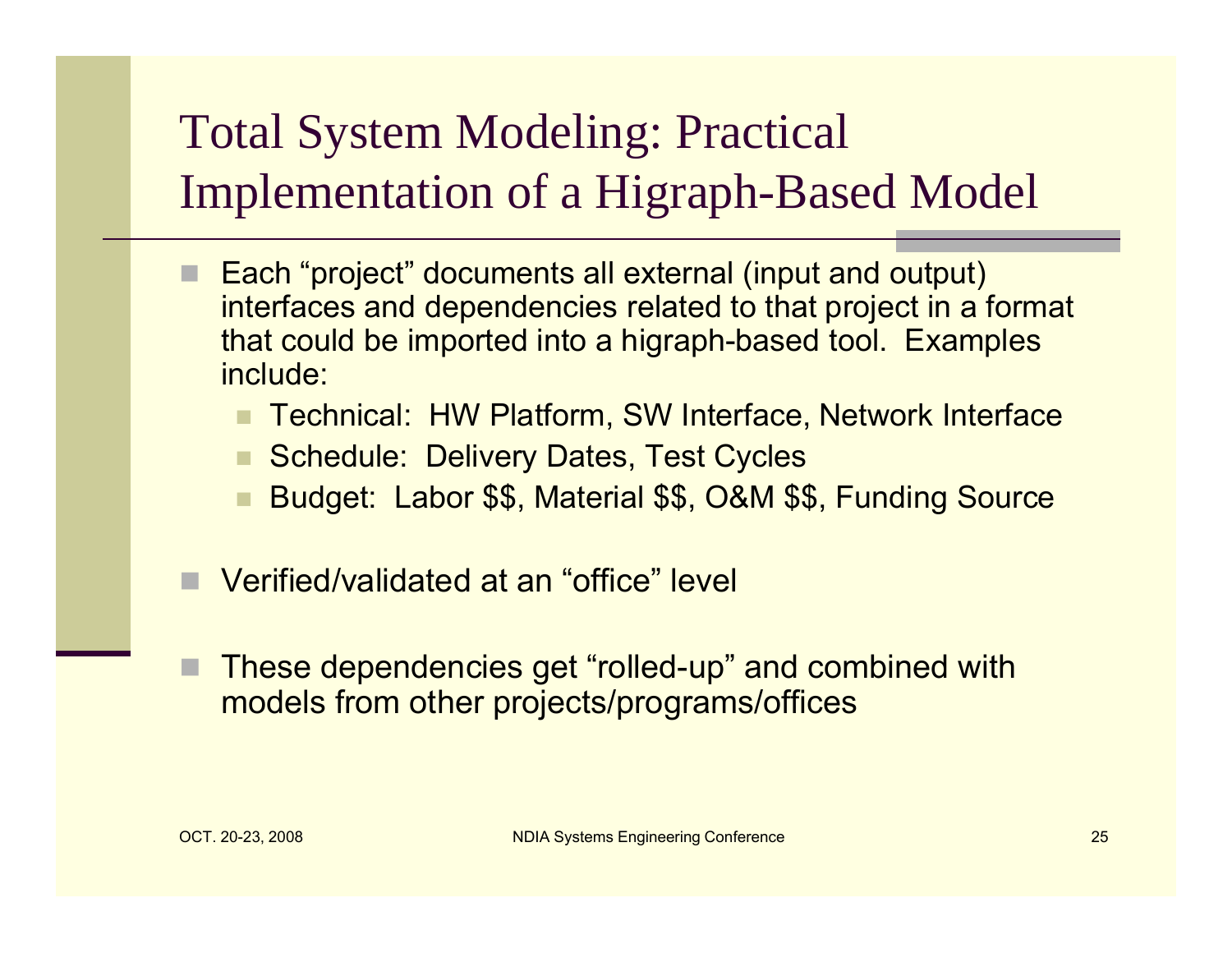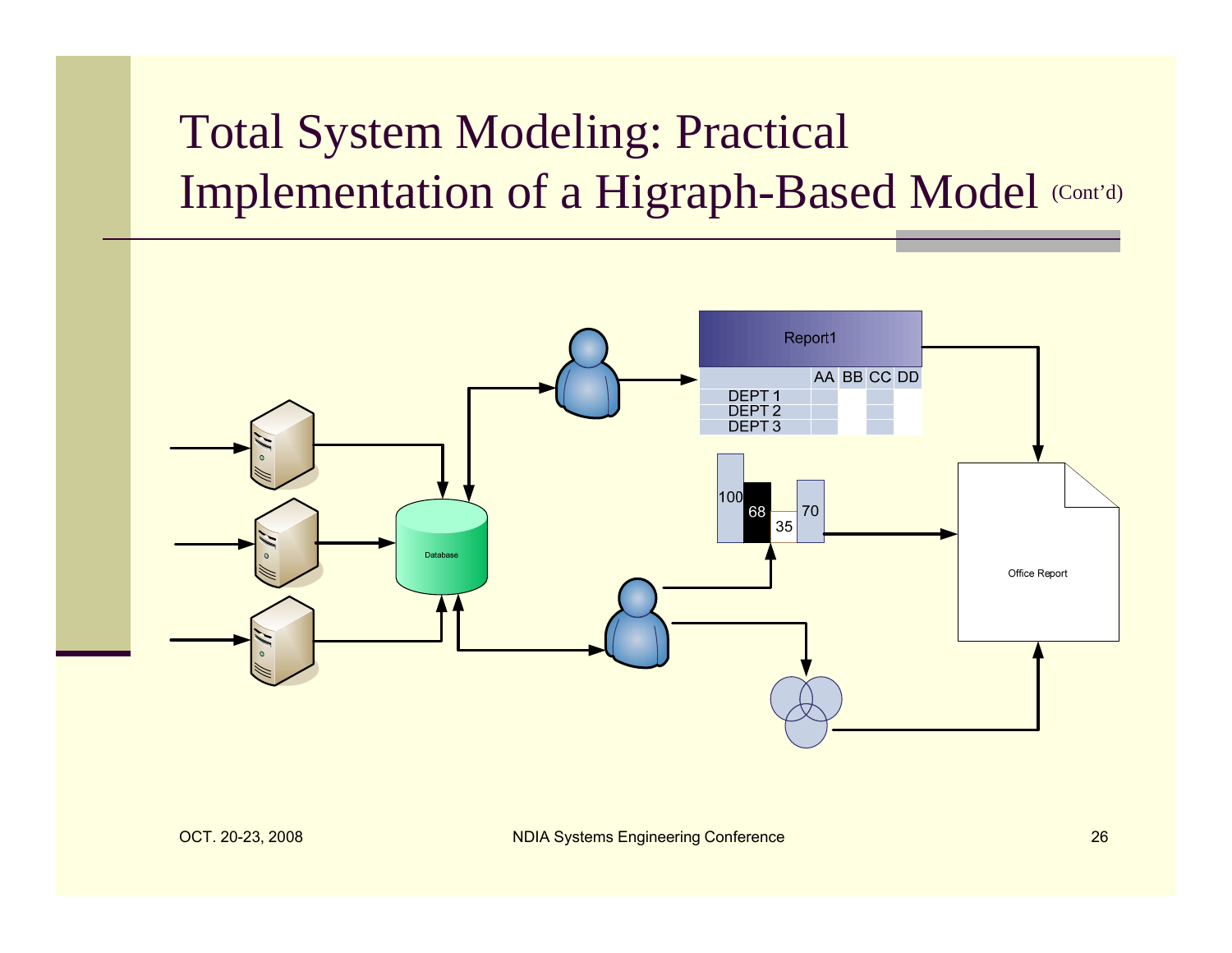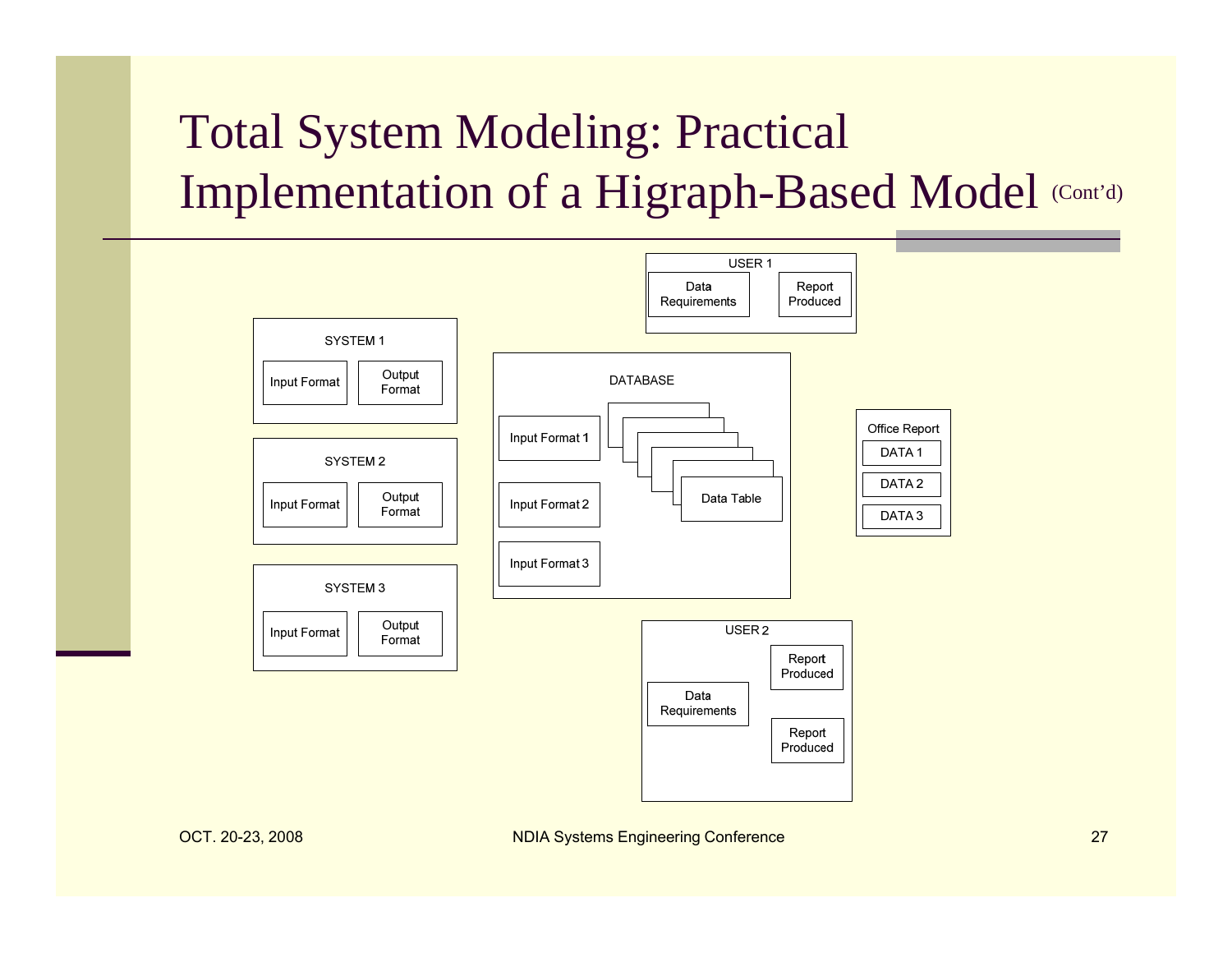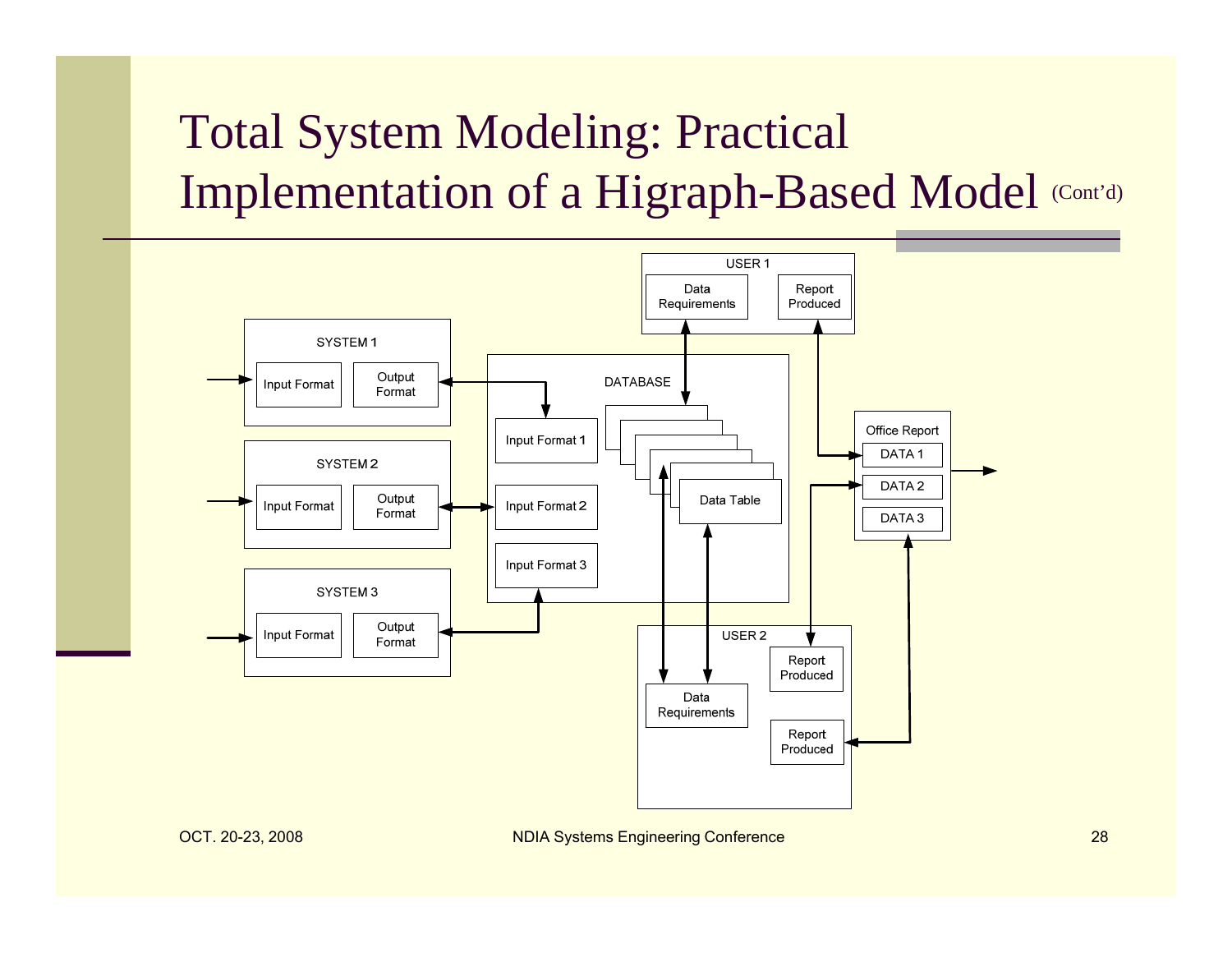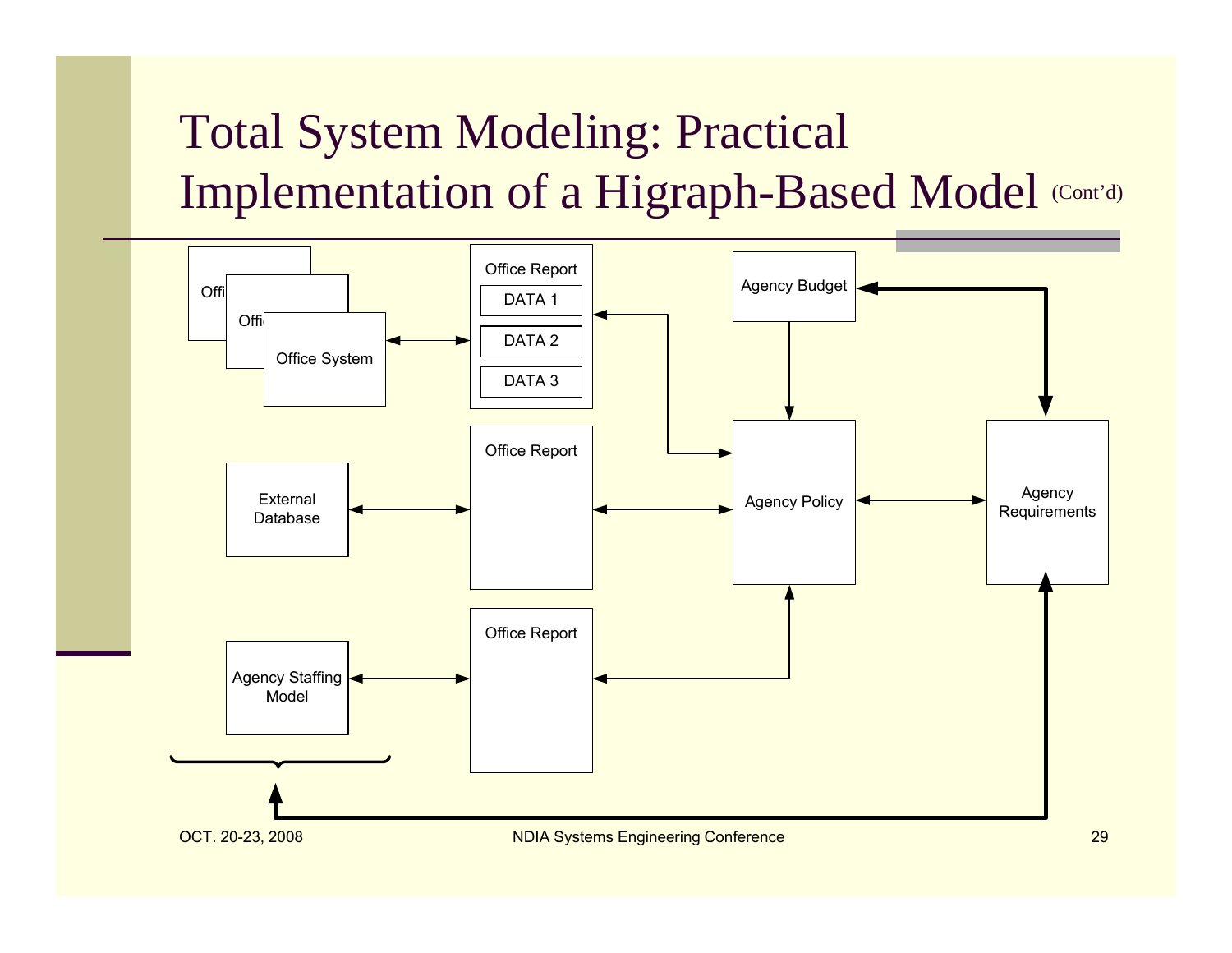## Total System Modeling: Benefits and **Conclusions**

#### Benefits include:

 $\blacksquare$  Independent, mathematically based modeling language to connect existing models

- Ability to customize rules for meanings behind nodes, edges, hierarchies, and orthogonalities
- Ability to actively use the model for design validation, complete traceability, error checking, etc.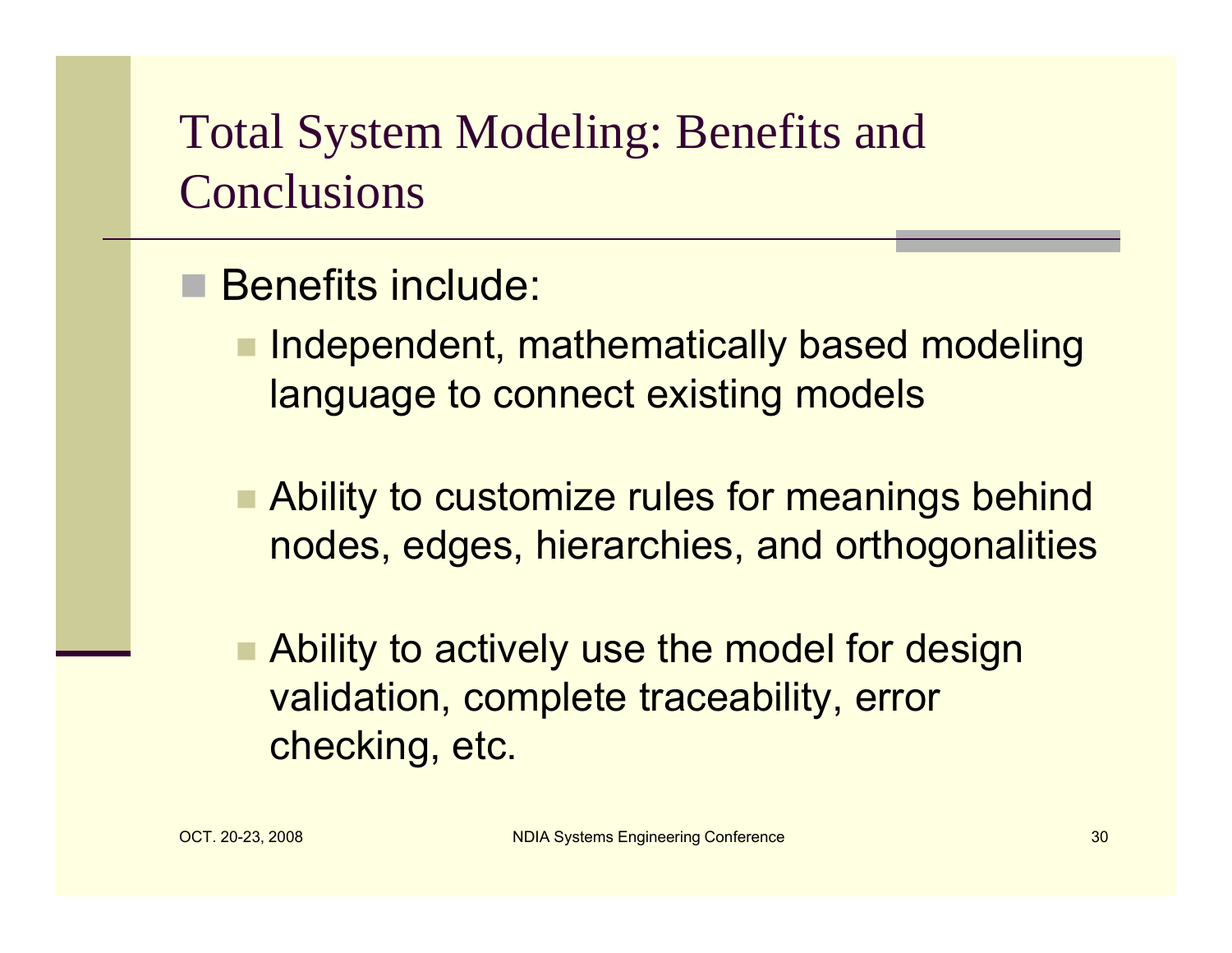## Total System Modeling: Benefits and Conclusions (Cont'd)

- Higraphs pose a simple, yet powerful, way to connect system models
	- Keeping a mathematical foundation allows for formality during tool implementation and inference based on patterns
	- Over time we can arrive at a true, Total System Model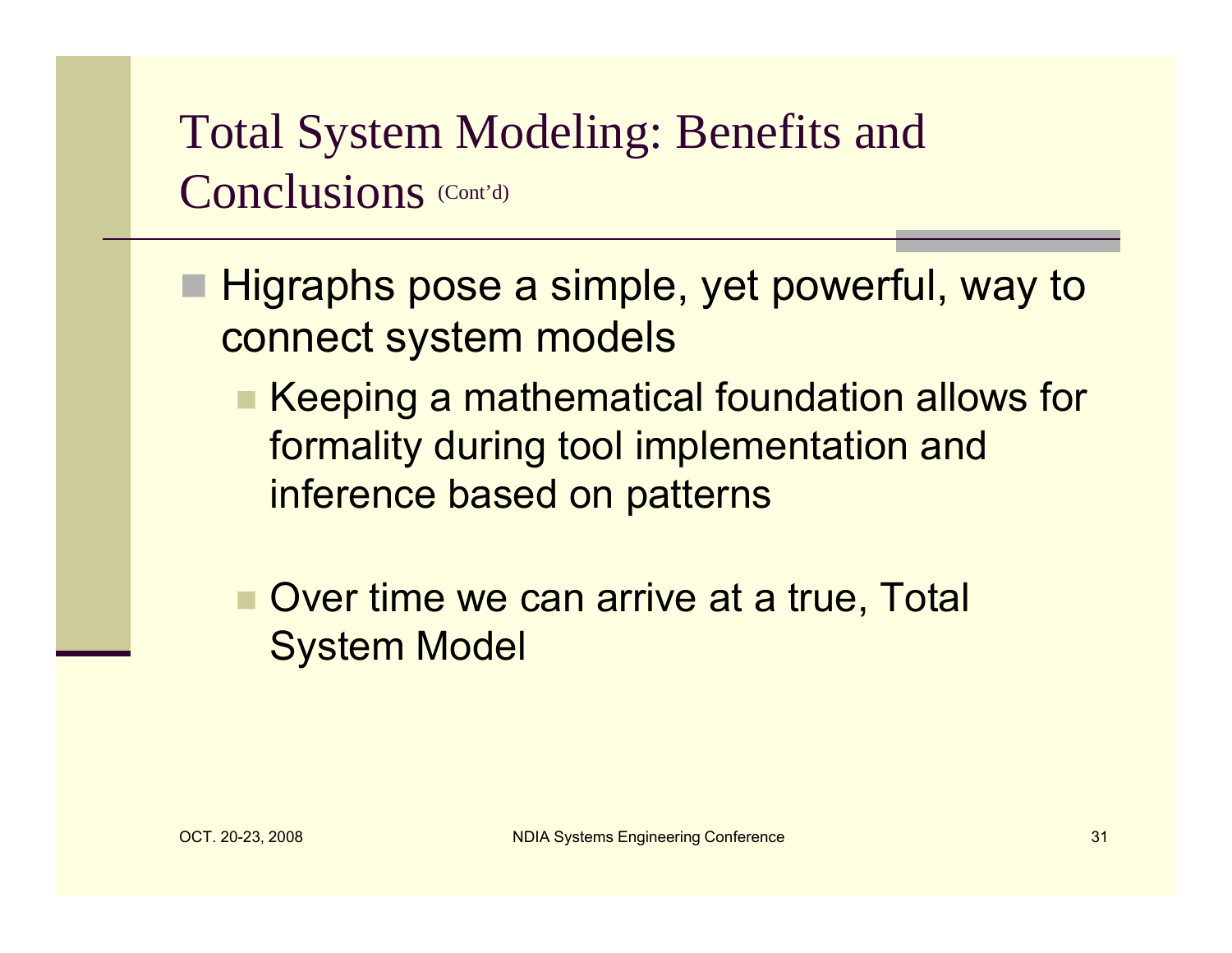## Total System Modeling: Questions and **Comments**

# Questions or Comments?